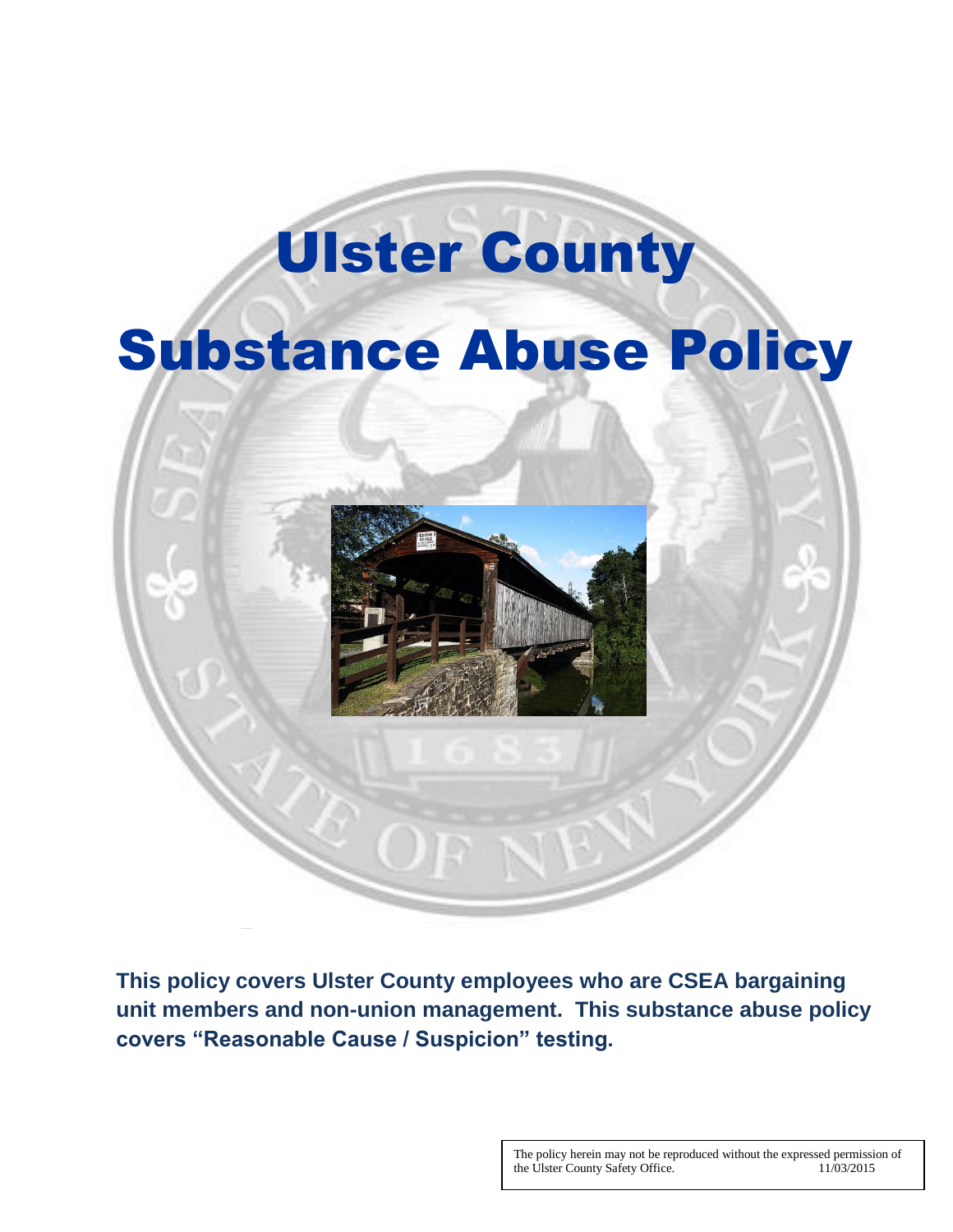# Ulster County Substance Abuse Policy

| Purpose / Policy Applicability / Policy Background / Employee Responsibility 2 |  |
|--------------------------------------------------------------------------------|--|
|                                                                                |  |
|                                                                                |  |
|                                                                                |  |
|                                                                                |  |
|                                                                                |  |
|                                                                                |  |
|                                                                                |  |
|                                                                                |  |
| (Employee Receipt of Ulster County Substance Abuse Policy)                     |  |
| (Reasonable Cause / Suspicion Testing Evaluation Form)                         |  |
| (Memorandum of Agreement)                                                      |  |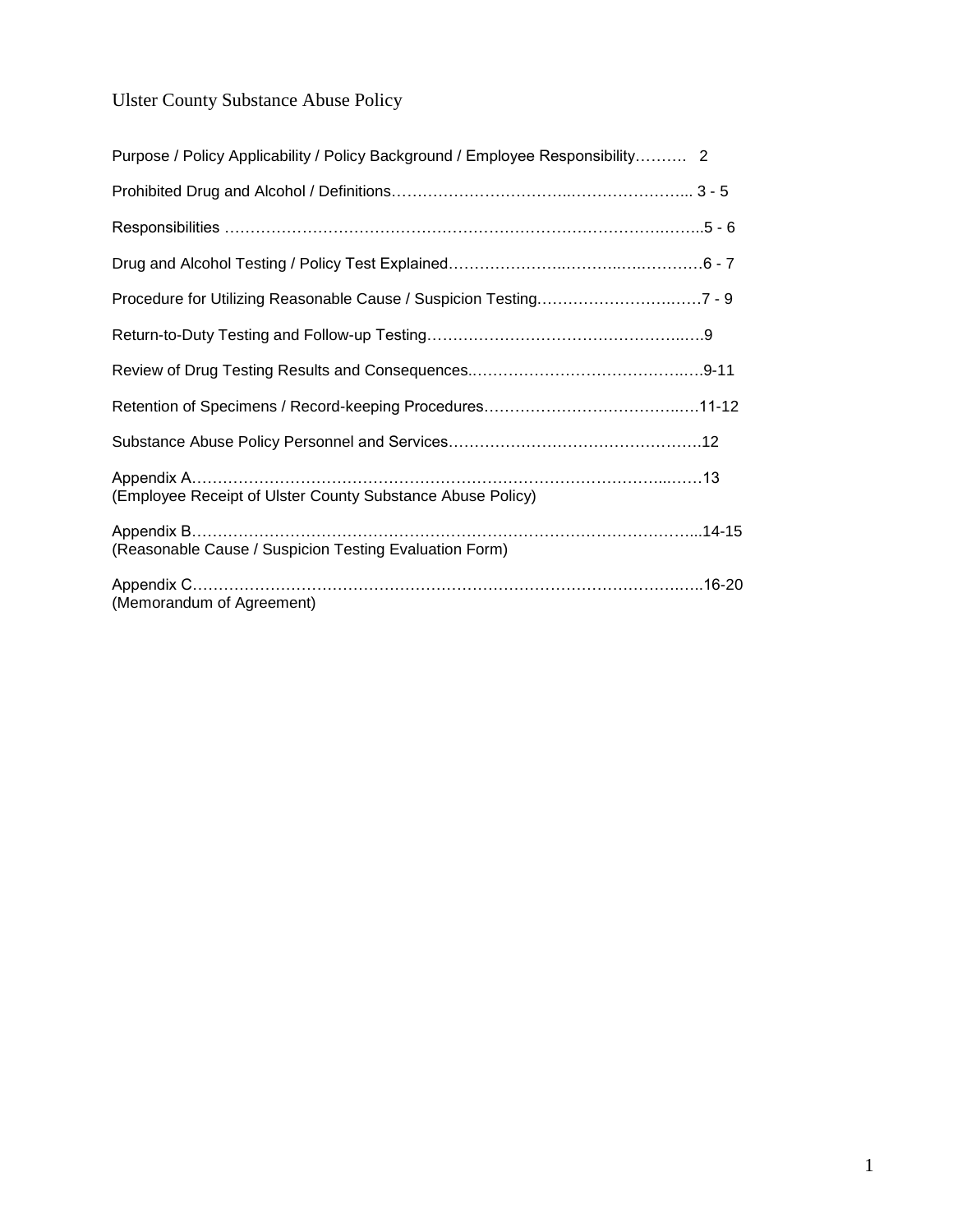# **Purpose**

The purpose of the Ulster County Substance Abuse Policy is to establish rules, regulations and programs to ensure that the Ulster County workplace and its employees are free from the detrimental effects of drugs and alcohol. The Policy is in compliance with the mandates contained in Title 49 Code of Federal Regulations (CFR) Part 40 Testing Procedures.

# **Policy Applicability**

**All Ulster County employees who are CSEA bargaining unit members and non-union management positions are subject to "Reasonable Cause / Suspicion" testing, as outlined under reasonable cause / suspicion testing in this policy.**

# **Policy Background**

The Federal Motor Carrier Safety Administration and the Federal Transit Administration in 1995 made it mandatory for all businesses and government to have comprehensive substance abuse policies and testing in place for all employees who use their Commercial Driver's License in the performance of their jobs or employees that may perform safety sensitive jobs. The County's substance abuse policy and random testing was effective in 1995 for our Department of Public Works and our Ulster County Area Transit employees. With the new policy, the federal government mandate brought many different test types, under the names, preemployment, pre-assignment, random pool, post-accident, return-to-duty and reasonable cause / suspicion tests.

In 2009 Ulster County became managed by a County Executive and reasonable cause / suspicion testing became effective for all CSEA bargaining unit members and all non-union management. **They are not in regular random pool testing, as our other employees covered under Federal Motor Carrier Safety Administration (FMCSA) and Federal Transit Administration (FTA) as previously described above.** Any testing for substance abuse is analyzed at a federally certified lab as required by all of the County's substance abuse policies. The test must follow federal guidelines for testing under CFR Title 49 Part 40 of the code of federal regulations.

This policy as the other policies in the County for substance abuse is a second chance policy for the most part, meaning there are instances under the policy that will end in an employee's dismissal following a first positive test as explained in this policy. There are strict guidelines for a reasonable cause / suspicion test. All punitive parts of the policy after a confirmed positive test were negotiated with the CSEA union back in 1995 and have not changed, and remain the same. If an employee were to be found positive after a reasonable cause / suspicion test and abides by the policy which would require the employee to go through structured substance abuse counseling through our Employee Assistance Program (EAP) would return to work and any second positive test would end in dismissal of the employee through Civil Service section 75 proceedings.

#### **Employee Responsibility**

Each employee must be knowledgeable of and fully comply with the requirements of this policy.

An employee must notify their supervisor of any drug related criminal arrest immediately and of any conviction within five days thereafter.

An employee who takes any drug prescribed by a licensed physician, any self-prescribed substance, or a substance for any therapeutic use, must notify his / her supervisor when such use may impact the employee's ability to perform his / her duties so that they may be removed from any safety sensitive function.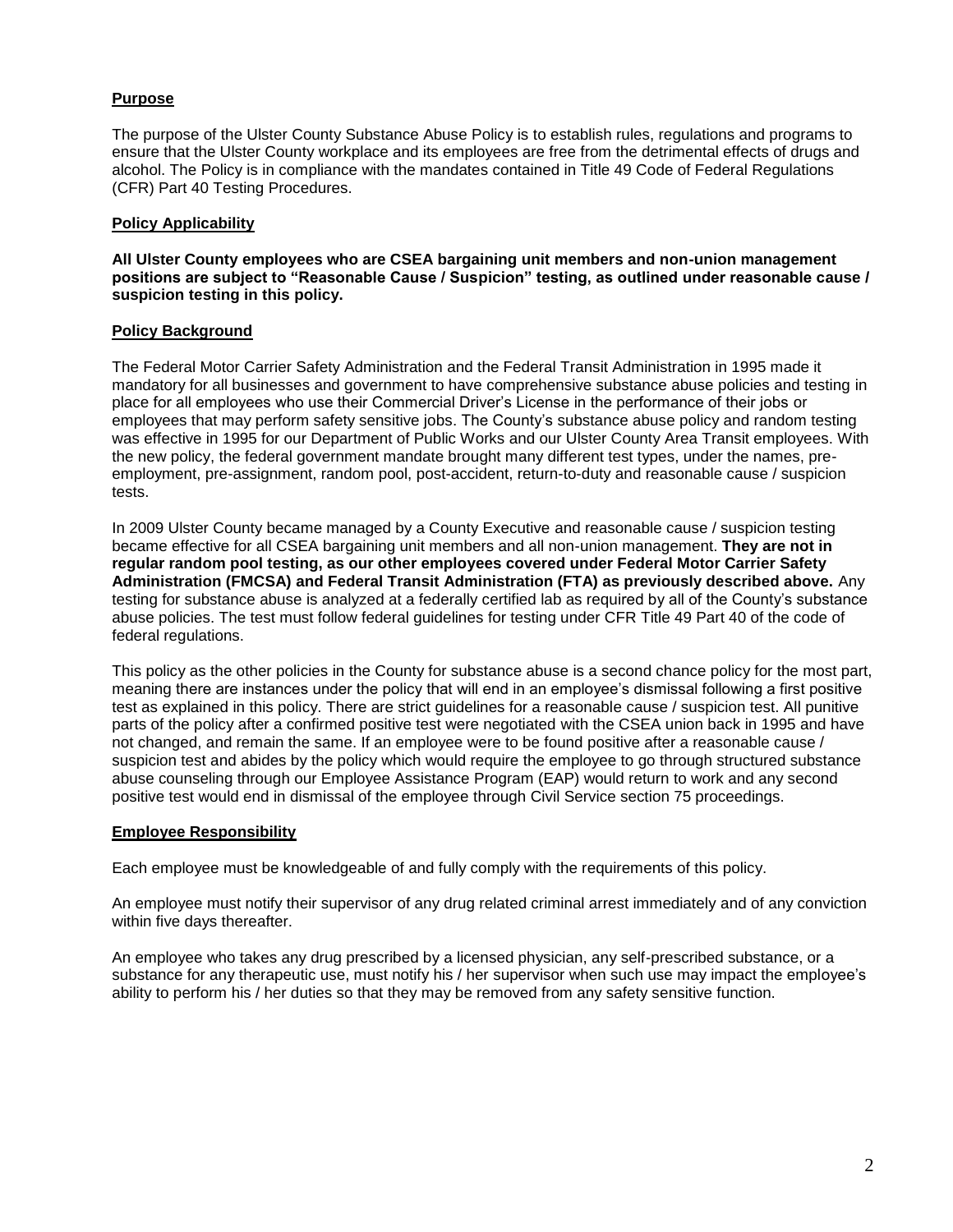# **Prohibited Drug and Alcohol**

No employee shall use, sell, possess, distribute, or manufacture any alcoholic beverage or illegal drug or any other intoxicating substance at any time on County property, while on duty; or in a County vehicle, a vehicle leased for County business, or a privately owned vehicle being used for County business during the employees work hours.

No employee shall report to work at the beginning of a shift or upon returning from any break, lunch or rest period under the influence of alcohol, illegal drugs or other intoxicating substance.

No employee shall possess alcohol during work hours, perform any duties of his/her job with Ulster County within four (4) hours after using alcohol or for eight (8) hours following an accident with a County vehicle or a vehicle being used for County business collecting mileage pay.

This Ulster County Substance Abuse Policy supersedes any other policies and procedures pertaining to alcohol and prohibited substances, as they pertain to Ulster County employee's that are CSEA Bargaining Unit Members and Non-Union Management employees.

# **Definitions**

For purposes of this Ulster County Substance Abuse Policy the following definitions apply:

**Alcohol** – The intoxicating agent in beverage alcohol, ethyl alcohol, or other low molecular weight alcohol including methyl and isopropyl alcohol.

**Alcohol Concentration** – (or content) The alcohol in a volume of breath expressed in terms of grams of alcohol per 210 liters of breath as indicated by an evidential breath test.

**Alcohol Screening Test** – An analytic procedure to determine whether an employee may have a prohibited concentration of alcohol in his/her blood, as indicated by a reading of a breath or saliva specimen.

**Alcohol Use** – means the drinking or swallowing of any beverage, liquid mixture or preparation (including any medication), containing alcohol.

**Assistant Substance Abuse Program Manager (ASAPM)** – Person responsible for the preparation and administration of this Policy.

**Blind Specimen or Blind Performance Test Specimen** – A specimen submitted to a laboratory for quality control testing purposes, with a fictitious identifier, so that the laboratory cannot distinguish it from an employee specimen.

**Breath Alcohol Technician (BAT)** – A person who administers, instructs and assists employees in the alcohol testing process and operates an evidential breath-testing device.

**Chain of Custody** – The procedure used to document the handling of an employee's urine specimen from the time of collection until the specimen is destroyed. This procedure uses the Federal Drug Testing Custody and Control Form. (CCF), Title 49 CFR Part 40.

**Collection Site** – A place selected by the employer where employees present themselves for the purpose of providing a urine specimen for a drug/alcohol test.

**Confirmatory Alcohol Test** – For alcohol testing, this is defined as a second test, following a screening test that provides quantitative data of alcohol concentration, resulting in a reading of 0.02 BAC or greater. If the results of the initial alcohol screening result differ from the confirmation test, the value of the confirmation test shall be the final result.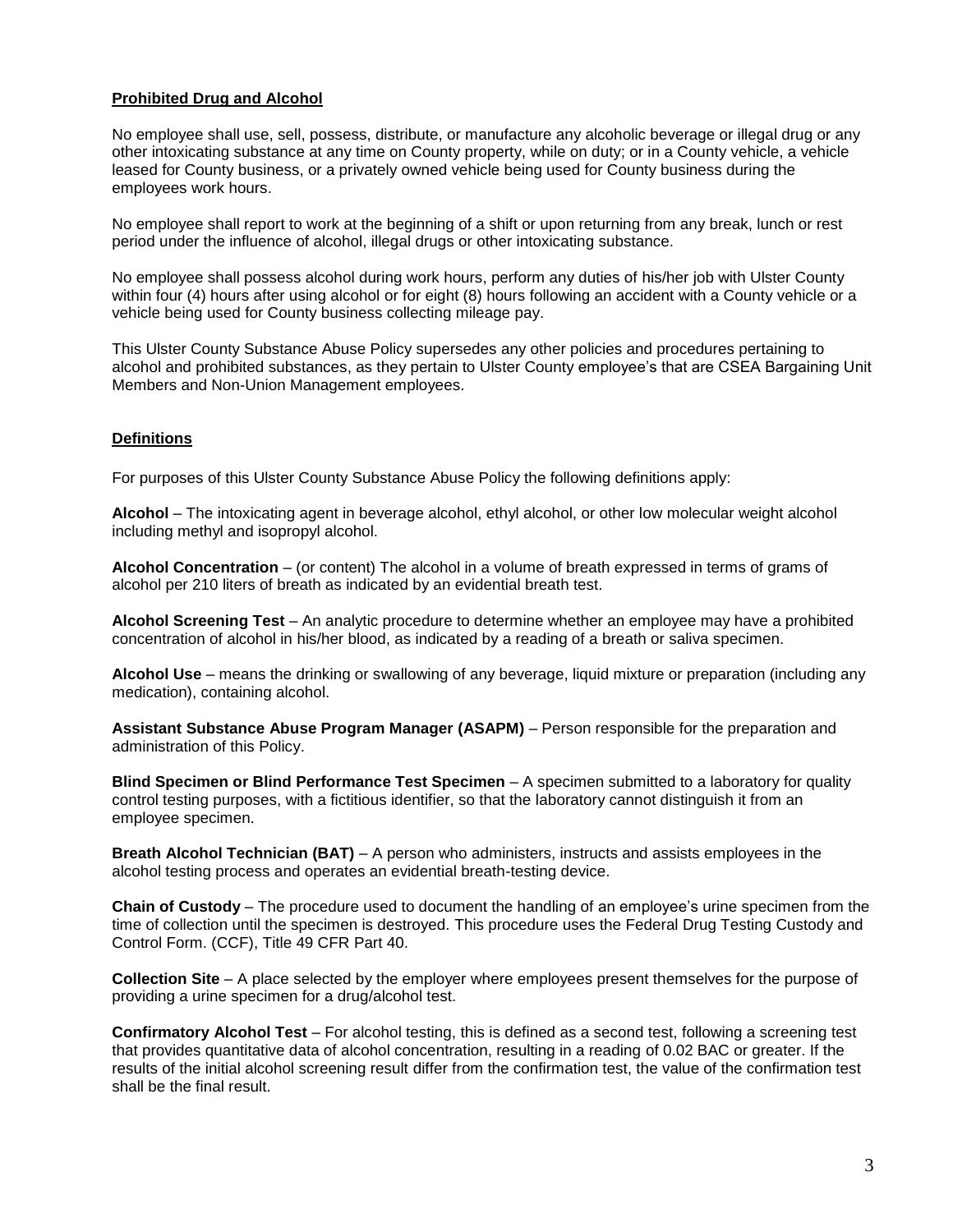# **Definitions – continued**

**Confirmatory Drug Test** – A second analytical procedure used to identify the presence of a specific drug or metabolite, which is independent of the initial test and which uses a different technique and chemical principle from that of the initial test. (Gas chromatography / mass spectrometry (GC/MS) is the only authorized confirmation method for cocaine, marijuana, opiates, amphetamines, and phencyclidine).

**Covered Employee** – A covered employee under this policy is a CSEA bargaining unit member or a nonunion management employee.

**Cut Off Levels** – The minimum value established for designating a test result as positive. These levels are set by the Department of Health and Human Services (Federal).

**Dilute Specimen** - A urine specimen with creatinine and specific gravity values that are lower than expected for human urine.

**Drugs Prohibited** – Alcohol, Amphetamines, Cocaine, Ecstasy, Heroin, Marijuana, Opiates, and Phencyclidine.

**Employee Assistance Program (EAP)** – Ulster County provides all employees with a means of obtaining confidential professional assistance in handling personal problems, which may adversely affect job performance. EAP shall function as a means to provide a Substance Abuse Professional (SAP).

**Evidential Breath Testing Device (EBT)** – A device approved by National Highway Traffic Safety Administration (NHTSA) for the evidential testing of breath.

**Fail an Alcohol Test or Test Positive** – A confirmation test for alcohol that shows the presence of alcohol in the employee's specimen of 0.02 BAC or greater.

**Fail a Drug Test or Test Positive** – A confirmation test result shows the presence of drug metabolites in the employee's / applicants specimen over the established cut-off levels detailed in Title 49 CFR Part 40.

**Initial Drug or Alcohol Test (also known as a Screening test)** – In a drug-screening test it is an immunoassay test to eliminate "negative" urine specimens from further consideration and to identify the presumptively positive specimens that require confirmation or further testing. In an alcohol screening test it means an analytical procedure to determine whether an employee may have a prohibited concentration of alcohol in his or her system.

**Medical Review Officer (MRO)** – A licensed physician (medical doctor or doctor of osteopathy) responsible for receiving laboratory results generated by an employer's drug testing program who has knowledge of substance abuse disorders and has appropriate medical training to interpret and evaluate an individual's confirmed positive test result together with his/her medical history and any other biomedical information.

**Pass an Alcohol Test or Test Negative** – A result less than 0.02 BAC in an alcohol-screening test.

**Pass a Drug Test or Test Negative** – A result where the initial testing and/or confirmation test does not show evidence of any prohibited drug metabolites above the established cut-off levels in the employee or applicant's system.

**Refusal to Submit (to an alcohol or controlled substances test)** – An employee will be deemed to have refused to take a drug test, which will result in an automatic positive, if the employee:

- (1) Failed to appear at the collections site for any test (except a pre-employment test) immediately or within 30 minutes, plus travel time dependent on work location.
- (2) Fails to remain at the testing site until the testing process is complete.
- (3) Fails to provide a urine specimen for any drug or alcohol test requested under this policy and/or applicable regulations.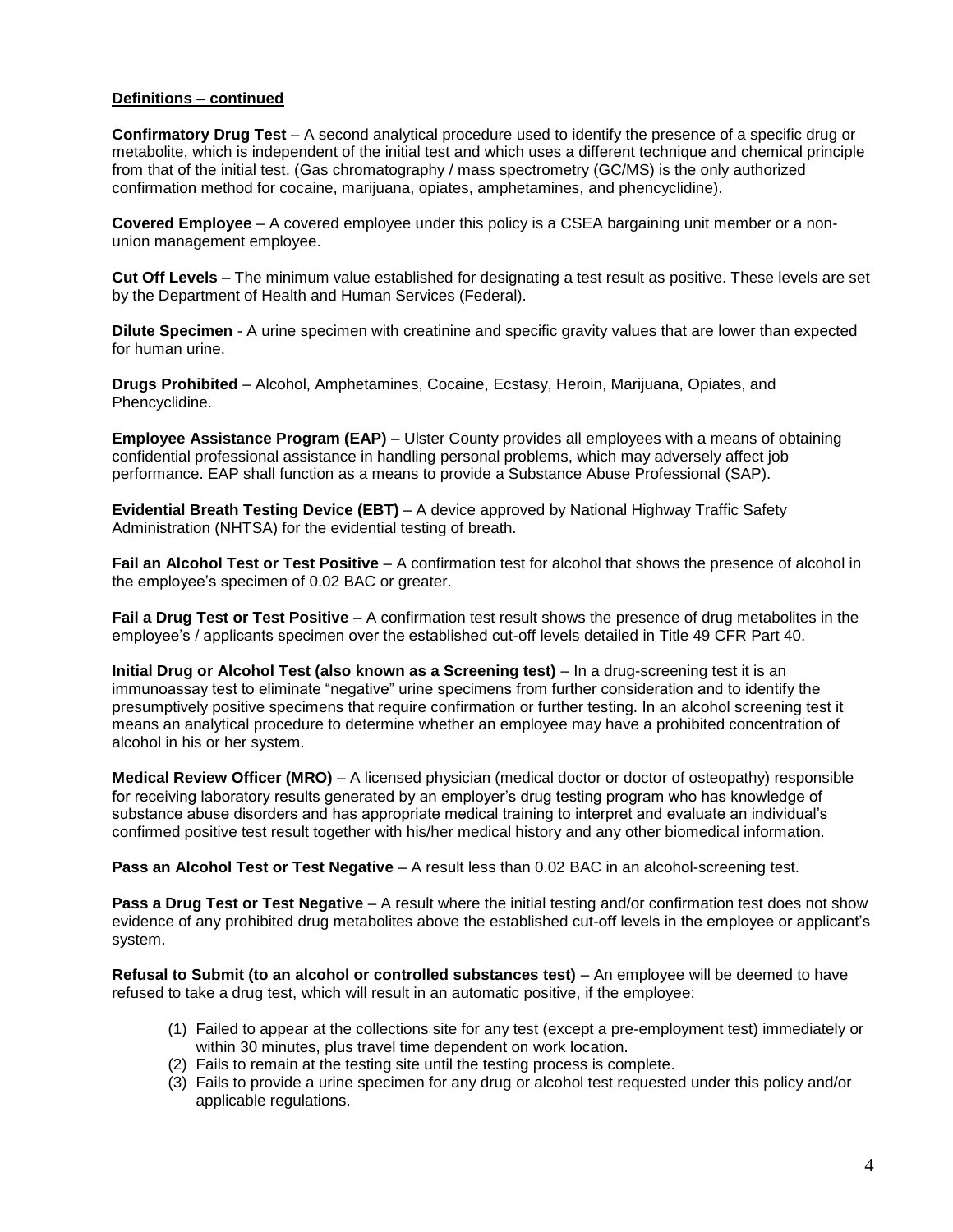#### **Definitions – Refusal to Submit - continued**

- (4) In the case of a directly observed or monitored collection in a drug test, the employee's failure to permit the observation or monitoring of his/her provision of a specimen.
- (5) Fails to provide a sufficient amount of urine when directed and it has been determined, through a required medical evaluation, that there was no adequate medical explanation for the failure.
- (6) Fails or declines to take an additional drug test the employer or collector has directed the employee to take.
- (7) Fails to undergo a medical examination or evaluation as part of the verification process, as directed by the MRO, the SAPM or ASAPM.
- (8) Fails to cooperate with any part of the testing process (e.g., refuses to empty pockets when directed by the collector, behaves in a confrontational way that disrupts the collection process, fails to wash hands after being directed to do so by the collector).
- (9) For an observed collection, fails to follow the observer's instructions to raise employee's clothing above the waist, lower clothing and underpants, and to turn around to permit the observer to determine if the employee has any type of prosthetic or other device that could be used to interfere with the collection process.
- (10)Possesses or wears a prosthetic or other device that could be used to interfere with the collection process.

### **As an employee who refuses to take a drug or alcohol test, he or she shall incur the consequences of a positive test under this policy.**

**Substance Abuse Program Manager (SAPM)** – Individual who is responsible for the preparation and administration of this Policy.

**Split Specimen** – In drug testing, a part of the urine specimen that is retained unopened, sent to a first laboratory and transported to a second laboratory in the event that the employee requests that it be tested following a verified positive test of a primary specimen or a verified adulterated or substituted test result.

**Substance Abuse Professional (SAP)** – A licensed physician (Medical Doctor or Doctor of Osteopathy), or a licensed or certified psychologist, social worker, employee assistance professional, or addiction counselor (certified by the National Association of Alcoholism and Drug Abuse Counselors Certification Commission) who has knowledge of alcohol and controlled substance related disorders.

**Verified Test** – A drug test result or validity testing result from a certified laboratory that has undergone review and received a final determination by the MRO.

#### **Responsibilities**

**Substance Abuse Program Manager (SAPM) and Assistant Manager (ASAPM)** – The SAPM / ASAPM shall be responsible for the administration of the testing program described in this policy, which complies with Title 49 CFR Part 40, including the scheduling of all drug and alcohol testing associated with this policy. The SAPM/ASAPM shall be responsible for oversight and evaluation of the policy, including the provision of guidance and counseling to employees. This individual shall also review all disciplinary actions applied under the policy for consistency and conformance to applicable local, state, and federal policies and procedures. The SAPM/ASAPM shall also maintain a secure file system on the test results, keep all necessary records, and oversee the Employee Assistance Program (EAP) as it relates to this policy.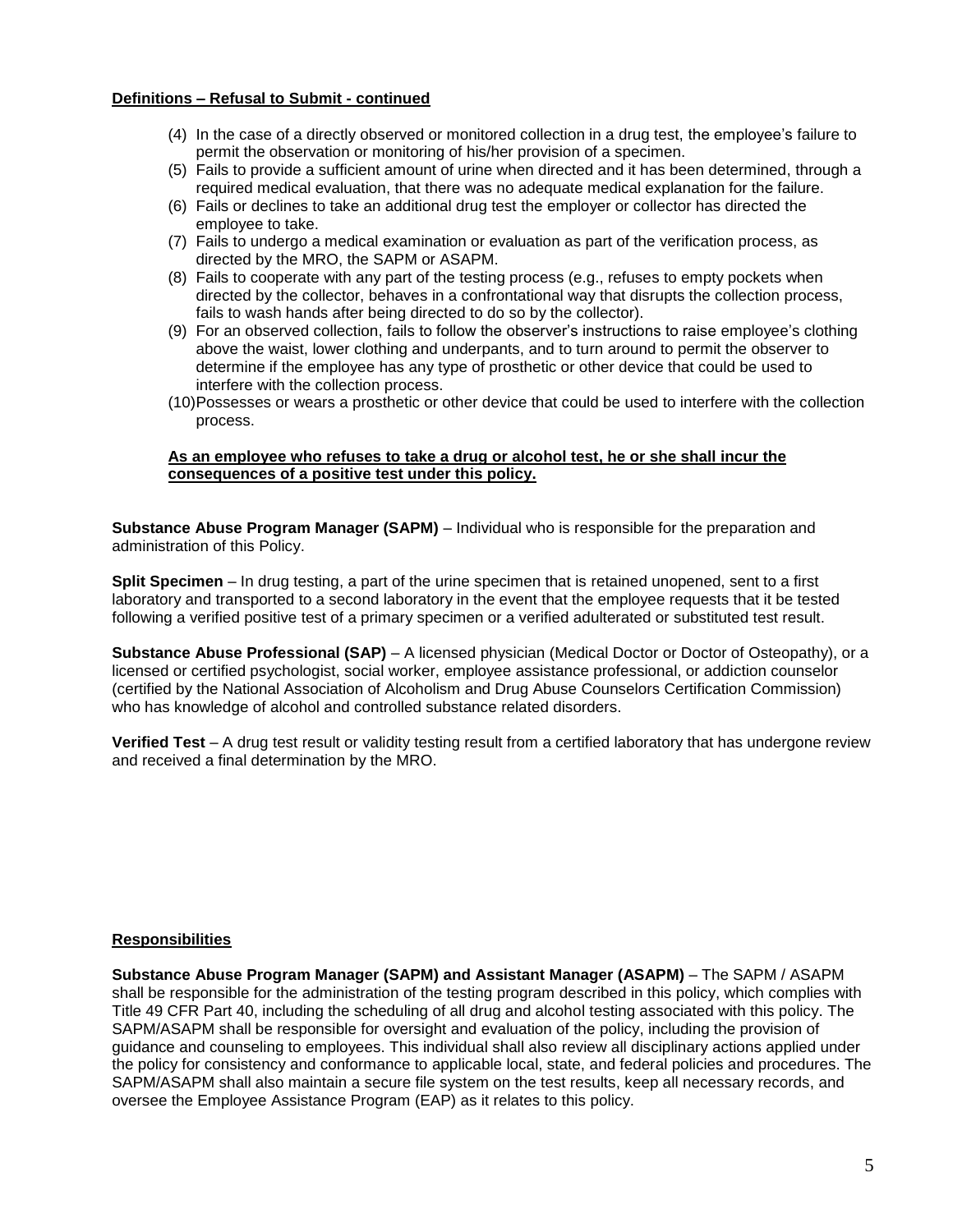# **Responsibilities - continued**

**Medical Review Officer (MRO)** – The MRO shall review the laboratory results to verify and validate tests administered under this policy. This individual shall be a licensed physician who has knowledge of substance abuse disorders and the appropriate medical training to interpret and evaluate an employee's confirmed positive test result together with his or her medical history and any relevant biomedical information. The MRO shall follow all procedures set forth in Title 49 CFR Part 40, as amended. The MRO shall not be an employee of the laboratory conducting the drug test unless the laboratory establishes a clear separation of functions, in order to prevent any appearance of a conflict of interest, including providing assurance that the MRO has no responsibility for, and is not supervised by or the supervisor of, any persons who have responsibility for the drug testing or quality control operations of the laboratory. The MRO shall review all medical records made available by the tested employee when it is alleged that a confirmed positive test could have resulted from a legally prescribed medication. The MRO shall not disclose to any third party medical information provided by the employee to the MRO as a part of the testing verification process. This review shall be performed by the MRO prior to the transmission of results to the SAPM or ASAPM. The duties of the MRO with respect to negative results are purely administrative.

**Substance Abuse Professional (SAP)** – The SAP may be a licensed physician (Medical Doctor or Doctor of Osteopathy), or a licensed or certified psychologist, social worker, or employee assistance professional, who has knowledge of and clinical experience with the diagnosis and treatment of drug and alcohol related disorders, or an addiction counselor certified by the National Association of Alcoholism and Drug Abuse Counselors Certification Commission. The SAP shall evaluate any employee who may have refused to submit to a drug or alcohol test or who has received a verified positive drug or alcohol test and as such, requires assistance in addressing problems associated with prohibited drug and alcohol use. The SAP shall evaluate an employee who has a verified positive drug or alcohol test result if he or she has complied with the SAP recommendations. The SAP shall determine when return-to-duty testing is appropriate. The SAP shall set the length and schedule of testing, a minimum of six (6) tests during the first twelve (12) months, which may continue for a period up to five (5) years or sixty (60) months after returning to duty. The SAP may not refer the employee to the SAP's private practice from which the SAP receives remuneration or to a person or organization in which the SAP has a financial interest. The SAP shall follow the procedures and regulations as set forth in Title 49 CFR Part 40.

**Supervisors** – Those supervisors that have been specifically trained to and are responsible for the observation of employee's performance and behavior. Supervisors shall document events which suggest the appropriateness of reasonable cause testing. When applicable, Supervisors shall request that a second supervisor substantiate and concur that reasonable cause testing is warranted under the circumstances presented. **A final determination of testing is made by the Substance Abuse Program Manager or Assistant Manager.**

# **Drug and Alcohol Testing**

**Employees Subject to Drug and Alcohol Testing:** All employees of Ulster County who are members of the Civil Service Employees Association, Inc., Local 1000, AFSCME, AFL-CIO, Ulster County Unit # 8950 or nonrepresented management are subject to drug and alcohol testing.

#### **1) Procedure for Notifying Employees:**

All employee members of the Ulster County Civil Service Employees Association (Unit 8950) and nonrepresented management shall receive a copy of the Ulster County Substance Abuse Policy and shall be held responsible for knowing and abiding by the content of this policy. Each employee subject to the policy shall sign a form acknowledging receipt of and agreeing to abide by this policy (Appendix A). Any request for clarification or question regarding the content of this policy shall be directed to the SAPM or ASAPM. All newly hired employees shall receive a copy of the policy and shall review the policy with the SAPM or ASAPM on the day of his/her orientation with Ulster County.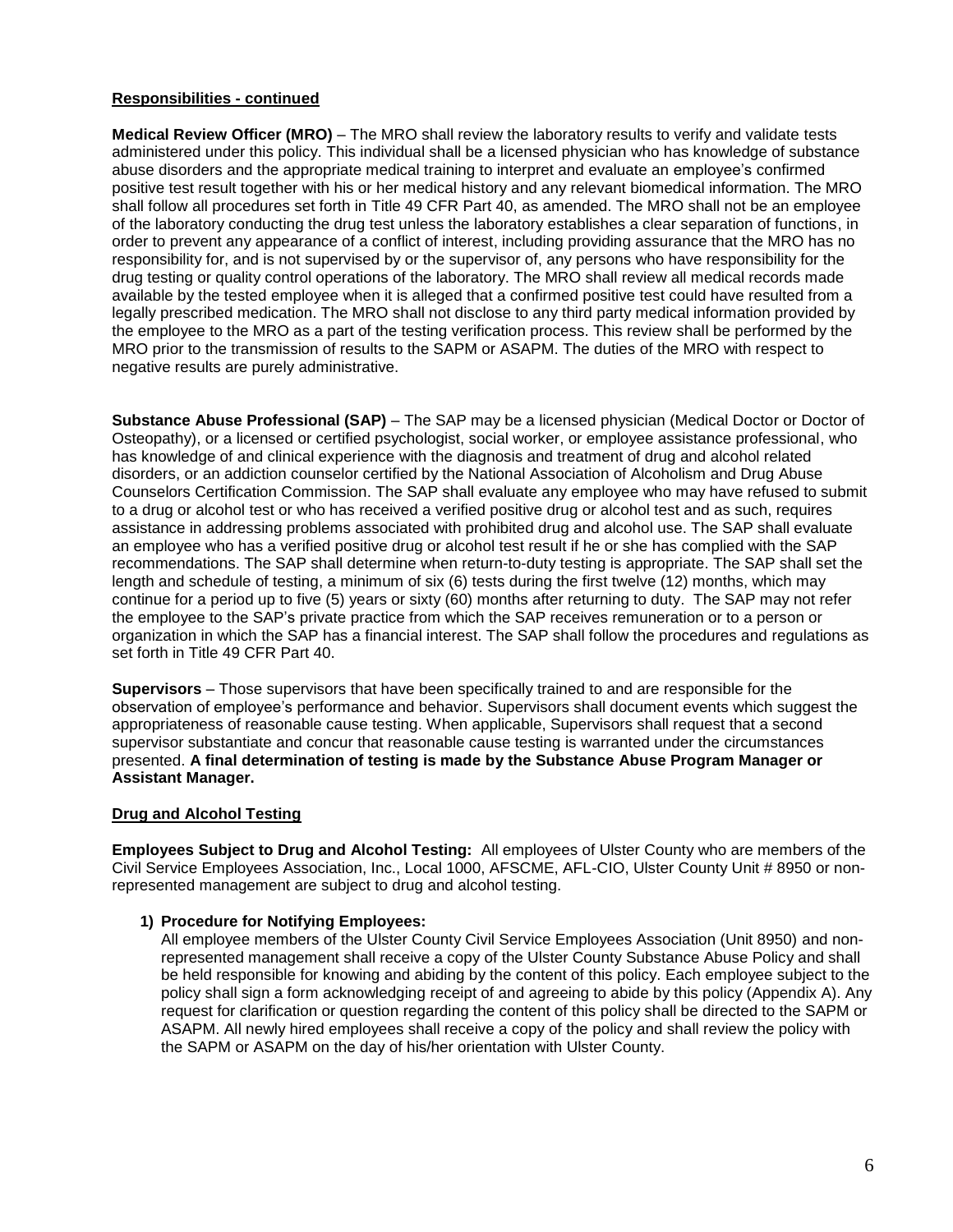# **Drug and Alcohol Testing – continued**

**2) Substances for Which Testing Shall Be Conducted:** The cutoff levels for detecting these drugs / alcohol are as follows:

| Drug Name                         |                | Initial Cut-off Levels (ng/ml) Confirmatory Cut-off Levels (ng/ml) |
|-----------------------------------|----------------|--------------------------------------------------------------------|
| Alcohol                           | $0.02$ (gr/lt) | $0.02$ (gr/lt)                                                     |
| . A see this is the see I see a m | $1000$ (ng/ml) | $F_{\text{A}}$ (nami)                                              |

| Amphetamines                        | $1000$ (ng/ml) | 500 (ng/ml)   |
|-------------------------------------|----------------|---------------|
| <b>Cocaine metabolites</b>          | (ng/ml)<br>300 | 150 (ng/ml)   |
| Marijuana metabolites               | (na/ml)<br>50  | (ng/ml)<br>15 |
| <b>Opiates – Morphine / Codeine</b> | 2000 (ng/ml)   | 2000 (ng/ml)  |
| <b>PCP - Phencyclidine</b>          | (na/ml)<br>25  | (ng/ml)<br>25 |

(Heroin and Ecstasy are identified in a confirmatory result)

# **Policy Tests Explained**

**1. Reasonable Cause / Suspicion Testing** – Reasonable cause / suspicion testing is designed to provide supervisors with a tool to identify drug / alcohol affected employees who may pose a danger to themselves and/or others in their job performance. A supervisor may have reason to believe that an employee may be at work in a condition that raises concern regarding his/her safety or productivity or the safety of others. A supervisor must then make a decision as to whether there is reasonable cause to initiate the process to request a reasonable cause / suspicion test to be performed.

The test "Reasonable Cause / Suspicion" has always been a test associated with drug and alcohol testing for employees covered FMCSA and FTA since 1995. **In 2009 when Ulster County began to be governed by a County Executive, it became policy subjecting all CSEA bargaining unit members (employees) and non-union management to be tested, if warranted under reasonable cause / suspicion testing.**

**In a Reasonable Cause / Suspicion test, all substances, Alcohol, Amphetamines, Cocaine Metabolites, Ecstasy (MDMA), Heroin, Marijuana Metabolites, Opiates – Morphine / Codeine, PCP – Phencyclidine, are tested for.** (Ecstasy and Heroin are identified in a confirmatory result)

# **Procedure for Utilizing "Reasonable Cause / Suspicion Testing**

- 1) In order for supervisor to utilize reasonable cause / suspicion testing, the supervisor shall receive two (2) hours of training every three (3) years on the physical, behavioral, speech and performance indicators of probable misuse of alcohol or use of prohibited drugs.
- 2) The supervisor executing reasonable cause / suspicion must have **current** training. The training for a supervisor shall be every three years as agreed upon with the CSEA union. Should a supervisor who is not up to date with training or a supervisor who has not had the training encounters a situation where they think an employee may be under the influence of a controlled substance or alcohol, that supervisor may contact the SAPM or ASAPM for assistance. They may also find another supervisor in the area who has current training and ask for their assistance. Most important is that the supervisor who has observed the situation or problem acts immediately.
- 3) Once an observation of an employee has been made by the supervisor or it has been brought to the attention of a supervisor, that an employee is exhibiting signs of being under the influence of a prohibited substance as outlined in this policy, the supervisor is obligated to investigate the situation, or occurrence. **The occurrence must be directly observed by the initiating supervisor, it cannot be decided on hearsay.**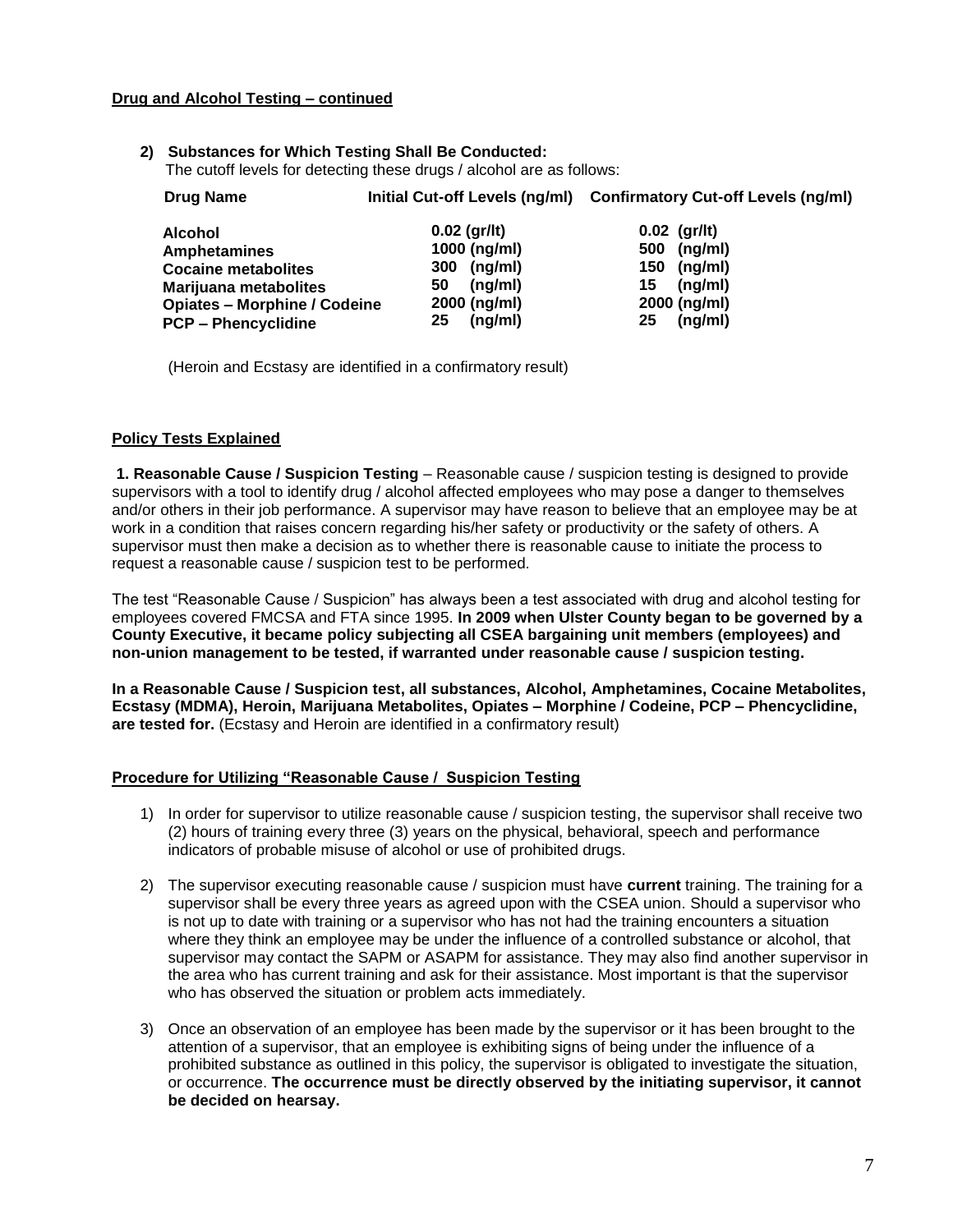### **Procedure for Utilizing "Reasonable Cause / Suspicion Testing - continued**

.

- 4) The supervisor is advised to obtain assistance from another trained supervisor or appropriate employee to assist and witness the situation and provide additional documentation.
- 5) The supervisor shall instruct their assistant to initiate contact with the Substance Abuse Program Manager (SAPM) or the Assistant Substance Abuse Program Manager (ASAPM) through the provided contact information. During regular business hours they may be contacted through the Safety Office at 340-3410. If it is after normal business hours, the SAPM or ASAPM may be contacted through the County's Emergency Management Center (911), at 338-1440. Inform the management center dispatcher of your situation and tell them you are trying to reach the Safety Officer or Deputy. They will page us and inform us of the situation. Be sure to provide an exact location and contact number. When contact of the SAPM or ASAPM is made they will respond and provide setup for the test.
- 6) The supervisor shall use the County's "Reasonable Suspicion / Supervisor's Observation" form.
- 7) The supervisor with assistance shall approach the employee and remove him / her from their work area and bring the employee to a private location in order to review the circumstances that initiated this pending reasonable cause test.
- 8) After informing the employee of their undesirable actions or unsafe actions, the supervisor shall ask the employee if they are willing to test. The supervisor shall inform the employee that if they refuse to test it will count as an automatic positive test.
- 9) The supervisor shall inform the employee that with a refusal they will have to be transported to their residence (gender specific) and that someone may pickup their car later. At this point the employee will be an automatic positive for their refusal to test. But, since the supervisor has reason to believe the employee is under the influence and the employee refuses to test, there is liability in allowing this employee to drive his or herself home if they were to have an accident.
- 10) If the employee becomes unmanageable or belligerent and tries to leave of his or her own accord, the supervisor shall inform the employee that they will be forced to contact Law Enforcement (Sheriff's Dispatch 338-3640) because they are suspected to be driving while under the influence.
- 11) If the employee decides to cooperate with the testing process, the supervisor will inform the employee, that they may contact counsel or have a Union representative present, as long as such attempts do not result in undue delay in the testing process. Reasonable efforts shall be made, without delaying the testing process, to assist the employee in contacting legal counsel or a Union representative if requested by the employee.
- 12) The "Reasonable Cause / Suspicion form should be complete with narratives and signatures upon arrival of the Program Manager or Assistant in order to expedite a test.
- 13) Upon arrival of the Program Manager or Assistant, the form will be reviewed, and an assessment and observation shall be made of the employee.
- 14) If the test is to proceed the employee shall be transported to the testing site, by appropriate gender or accompanying supervisor.
- 15) When the test is complete the employee shall be transported to their residence and shall be placed on paid administrative leave (dependent on work schedule and time of test) until a test result has been received. The paid leave is for days the employee would have worked if not being held out of work pending a test.
- 16) If the test is negative the supervisor will be contacted by the SAPM or ASAPM in order to return the employee to work.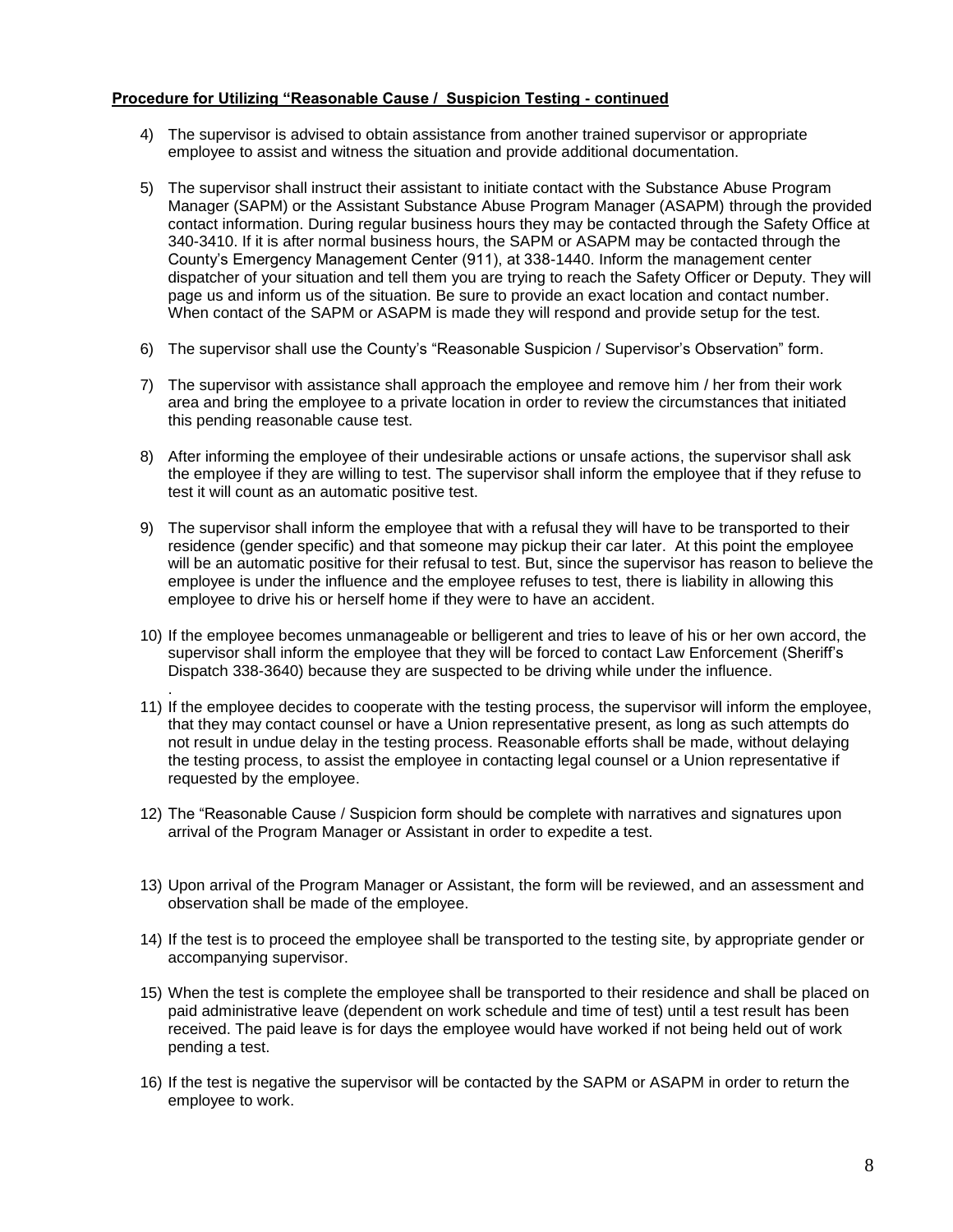# **Procedure for Utilizing "Reasonable Cause / Suspicion Testing - continued**

# 17) **If the test is positive, the employee shall incur the consequences of a positive test, as outlined in this policy and will be required to contact EAP for counseling, If the employee refuses counseling, dismissal proceedings shall be initiated immediately for failure to adhere to the policy.**

**5. Return-to-Duty Testing** – If an employee is on suspension from his/her position as result of a positive test and is in treatment with a SAP, the employee shall be subject to return-to-duty testing. The return-to-duty test will be setup after the SAP contacts the SAPM or ASAPM to inform them that the employee is ready to return to work. County policy for return-to-duty testing shall be a comprehensive test for alcohol and drugs. Before an employee can return-to-duty he/she shall have a negative test result for drugs and alcohol. The employee shall test for alcohol and have a reading of less than 0.02 BAC before being allowed to return to duty. When the test results are received by the SAPM or ASAPM and confirmed negative, the department head or supervisor will be contacted. **If the employee's return-to-duty test is positive, this counts as the employee's second positive test with their career with Ulster County and would result in dismissal through section 75 proceedings.** 

**6. Follow-up Testing** – Based on the SAP's recommendation, an employee who has a negative return-toduty test, and has returned to work, the employee shall be subject to unannounced follow-up testing. The SAP will determine the frequency and duration. There shall be a minimum of six (6) tests in the first twelve (12) months of the employees return. Follow-up testing may continue up to period of five (5) years following the employee's return to duty. The frequency of the tests, are set by the SAP.

# **Review of Drug Testing Results and Consequences**

**1. Negative Results** – Negative test results are given directly to the SAPM or ASAPM from the MRO and collection site.

**2. Positive Results** – The Medical Review Officer (MRO) shall review confirmed positive test results. A positive test result does not automatically indicate that an employee/applicant has used drugs in violation of this policy. The MRO shall review the results for possible alternate medical explanations when necessary.

a) Following the MRO's review of a positive test result, the MRO shall contact the tested employee, review all medical and prescription history of the employee, and question the employee about the test results. **The MRO shall not disclose to any third party, medical information provided by the employee to the MRO as part of the testing verification.** The MRO will use all available information to verify a laboratory positive test. After the complete review of all information by the MRO, the MRO will verify the test result. After making a good faith effort to contact the subject employee using contact information provided by the employee, the MRO shall contact the SAPM or ASAPM to notify them of the employee's verified positive test result.

b) **If the employee disagrees with the test results, following notification of the confirmed verified positive test, the employee shall have seventy-two (72) hours from the notification of the positive by the MRO in which to request the MRO to authorize a test of the split specimen.** Upon request, the MRO shall have the split sample analyzed at a different certified laboratory. If the analysis of the split sample fails to confirm the presence of the drug(s) found in the primary specimen, is unavailable, inadequate for testing, or un-testable, the MRO shall cancel the test and report the cancellation and reasons for it to the SAPM or ASAPM and employee.

**This split sample test has to be requested by the employee and the employee shall be responsible for payment of the testing of the split sample, if the split sample is found to be positive. If the split sample test comes back negative, the County will reimburse the employee for the costs incurred for the reanalysis.**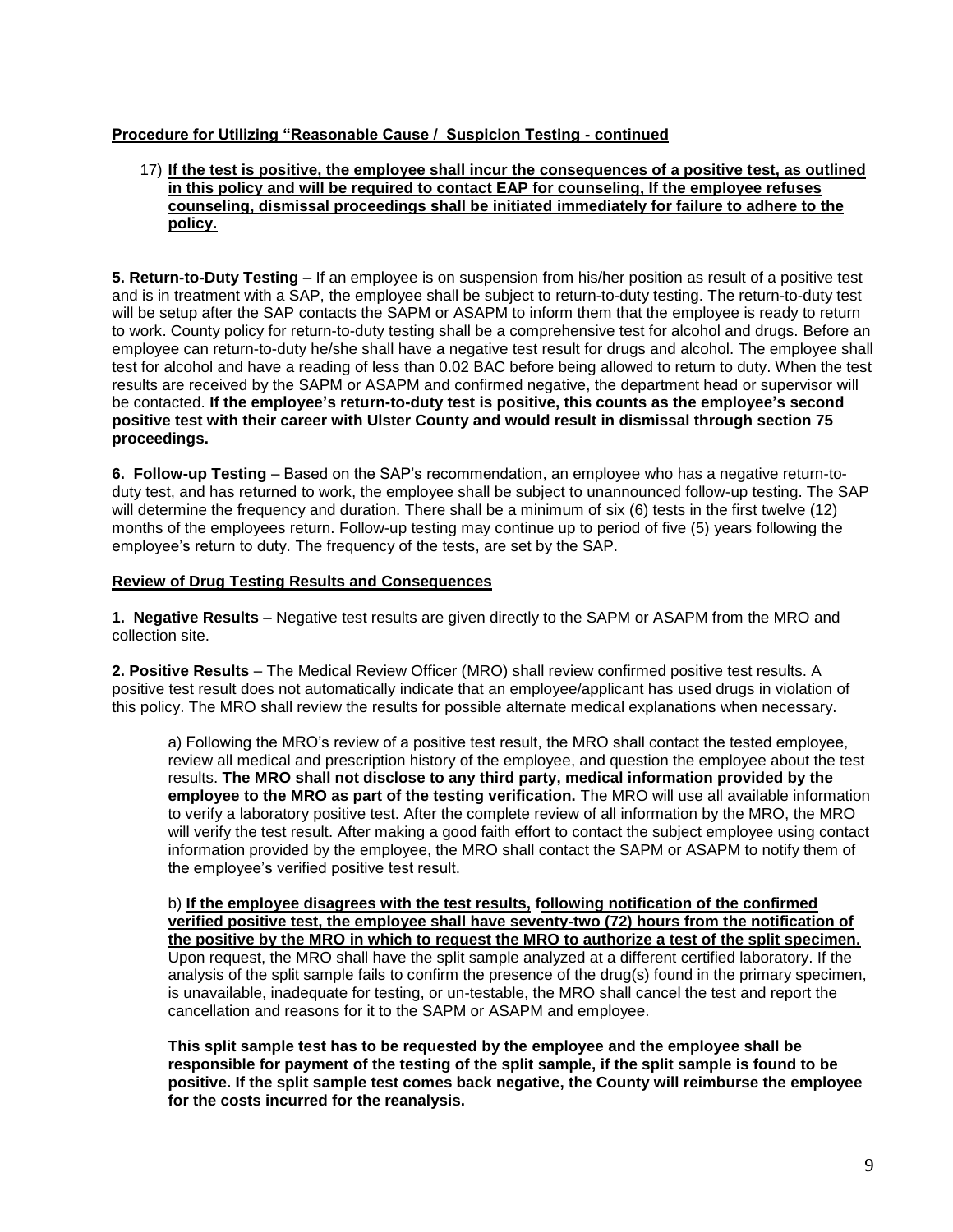# **Review of Drug Testing Results and Consequences**

#### **2. Positive Results - continued**

c) Following the MRO's review with the employee and verification of a positive test result, the MRO will then contact the SAPM or ASAPM to notify them of the confirmed verified positive test result.

d) Following notification of a confirmed verified positive test of an employee, the SAPM or ASAPM shall contact the supervisor with that information. The SAPM or ASAPM will then begin to process the necessary paperwork for the supervisor / employee punitive review meeting.

#### **3. Punitive Review with Employee**

**The employee shall be given a reasonable opportunity to contact counsel or a union representative, as long as such attempts do not result in undue delay in the review process. Reasonable efforts shall be made, without delaying the review process, to assist the employee in contacting legal counsel or a Union representative, if requested by the employee.** 

**The punitive review process shall include the following:**

- 1) **Immediate suspension without pay following the conclusion of the punitive review. This begins the suspension period.**
- 2) **Review and completion of the employee information disclosure form; this form authorizes the release of information regarding the progress of the treatment with the SAP to be released to the SAPM or ASAPM.**
- 3) **In this review the employee shall be provided with the phone number in order to contact EAP. The employee is told they have 48 hours following the end of the review to contact EAP to setup counseling. The time is documented by the SAPM or ASAPM.**
- 4) **EAP shall be contacted by the SAPM or ASAPM following the end of the punitive review. EAP is given the time of the end of the punitive review and are told to expect a call from the employee in order to setup mandatory counseling. Should the employee fail the 48 hours allotted to call EAP, the employer shall begin dismissal proceedings immediately for failure to comply to the policy, EVEN IF IT IS THE EMPLOYEE'S FIRST POSITIVE TEST.**
- 5) **Shall the employee complete EAP counseling after their first positive and has returned to work after a negative return to work test, then any second positive test for alcohol or drugs in an employee's career with Ulster County, including the first return-to-work test, if positive, shall result in immediate termination of employment.**

#### **4. Punitive Suspension Details**

- 1) **30 Day Suspension (consecutive days including weekends)**
	- **a) A positive test for drugs; or**
	- **b) A positive alcohol test at a level of 0.04 BAC or greater.**
- 2) **A positive alcohol test at a level of 0.02 BAC up to a level of 0.04 but not to include 0.04 BAC.**

| a) 1 <sup>st</sup> occasion- | 5 day suspension without pay (no treatment plan required) |
|------------------------------|-----------------------------------------------------------|
|------------------------------|-----------------------------------------------------------|

- 
- **b)**  $2^{nd}$  occasion- 10 day suspension without pay (no treatment plan required)<br> **c)**  $3^{rd}$  occasion- 15 day suspension without pay (no treatment plan required)<br> **d)**  $4^{th}$  occasion- 30 day suspension without pay (EAP C **15 day suspension without pay (no treatment plan required)**
- **d) 4th occasion- 30 day suspension without pay (EAP Counseling Required)**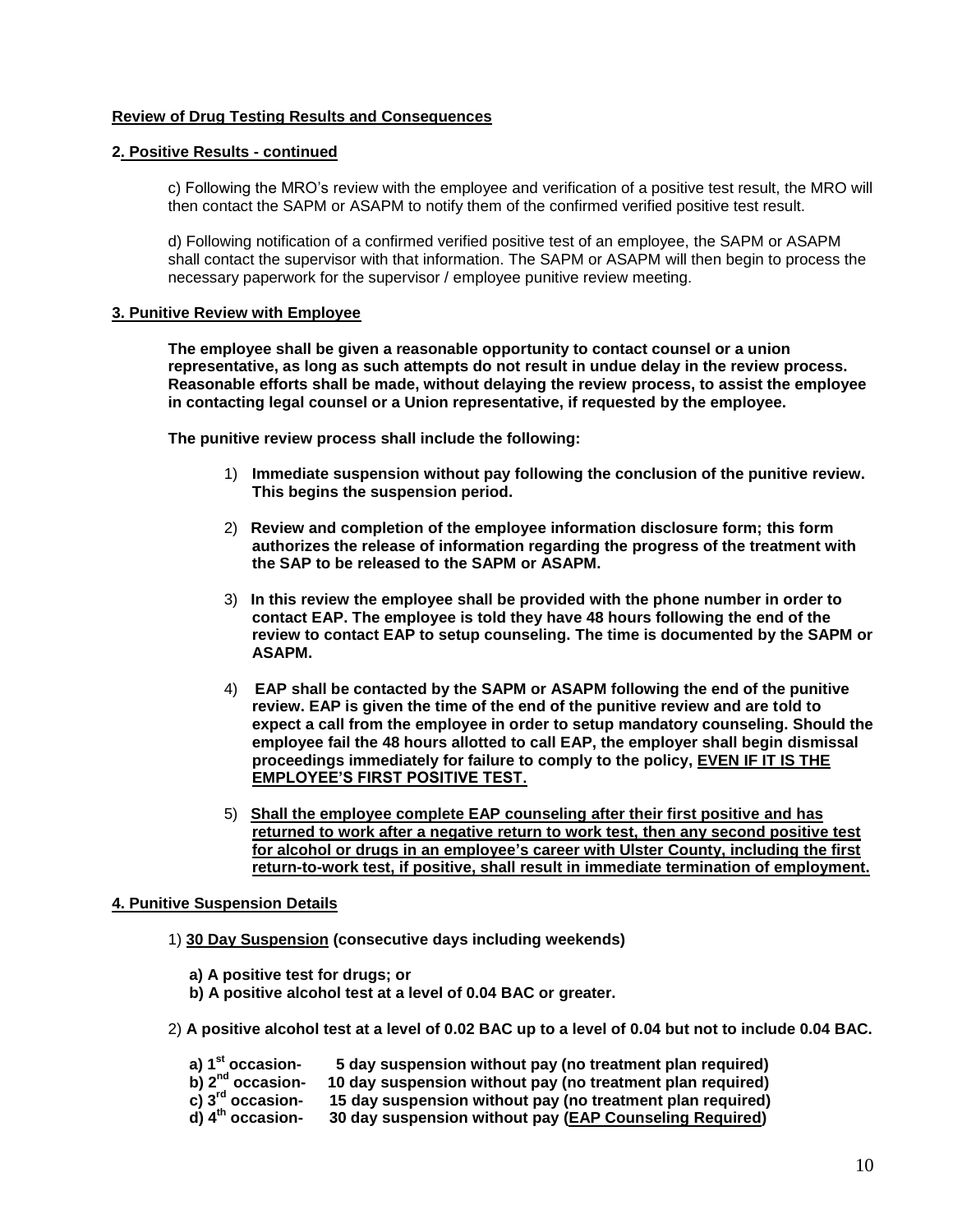# **4. Punitive Suspension Details - continued**

3) **Suspension begins the day of the punitive review process.** 

4) **An employee may not use his/her accrued/earned leave time to substitute for the unpaid suspension.**

5) **Completion of a thirty (30) day suspension does not mean the employee has been cleared to return-to-duty**. At this point, the employee should be in treatment with his/her SAP. The SAP shall have the authority to decide when the employee is ready a for return-to-duty test. When the SAP decides that the employee is eligible to return to work, the SAP shall contact the SAPM or ASAPM in order to inform them that return-to-duty testing should occur.

6) **If an employee has completed an unpaid thirty (30) day suspension and has not been cleared by the SAP for a return-to-duty test, the employee may then begin to use any accrued/earned leave time he/she might have.** If their accrued/earned leave time is depleted, the employee shall remain on unpaid leave until such time as his/her SAP has cleared the employee for a return-to-duty test. The test shall be setup by the SAPM or ASAPM and a negative test result received by the SAPM or ASAPM, before any employee shall be called back to work..

# **Retention of Specimens**

**A. General** – Specimens that yield positive results on confirmation must be retained by the laboratory in properly secured, long-term storage for at least 365 days.

# **B. Retention Period**

- 1) Within this 365 day period, the employee or his/her designated representative, or other state agencies with jurisdiction, or the County may request in writing that the specimen be retained for an additional period extending beyond this time.
- 2) If the laboratory does not receive the request to retain the sample within the 365 day period, the sample may be discarded.
- **3)** Because some analytes deteriorate or are lost during freezing and / or storage, quantitation for a retest is not subject to specific cutoff requirements but must provide data sufficient to confirm the presence of the drug or metabolite.

# **Record-keeping Procedures**

#### **A. General**

- **1)** The SAPM or ASAPM shall maintain a confidential, double locked file system for drug and alcohol test results.
- **2)** Drug / Alcohol test results shall not be included in personnel files. Information regarding an individual's drug and alcohol testing results or rehabilitation may be released only upon written consent of the affected employee, except:
	- a) such information must be released regardless of consent to a government agency as a part of an accident investigation; or
	- b) such information may be disclosed regardless of consent in a lawsuit, grievance or other proceeding initiated by or on behalf of the employee and arising from a verified positive drug or alcohol test.

**B. Statistical Data** – Statistical data related to drug and alcohol testing and rehabilitation that are non-name specified, along with supervisory training records may be released to governmental agencies upon request.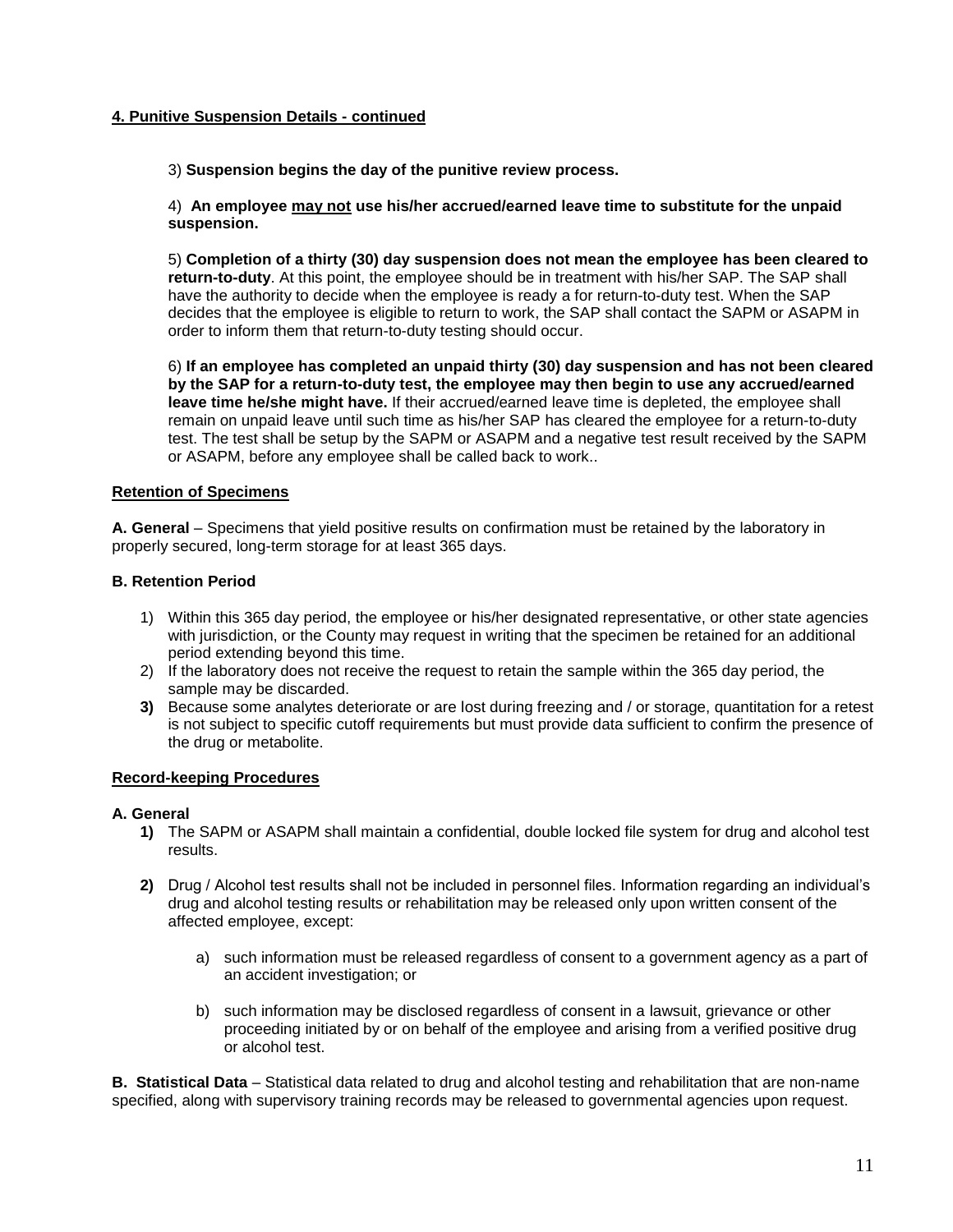# **Record-keeping Procedures - continued**

**C. Record Retention** – The County shall maintain records relating to the administration of this policy in a confidential, double-locked file system. All records of an employee's drug and alcohol testing shall be maintained, at a minimum, for the length of an employee's employment with the County.

**D. Employee Access** – Any employee is entitled, upon written request, to obtain copies of any records pertaining to that employee's drug and alcohol file.

# **Substance Abuse Policy Personnel and Services**

# **1. Ulster County Safety Office**

**Office Hours: Monday – Friday 8am – 4:00 pm (845) 340-3410**

**After business hours: the SAPM or ASAPM may be contacted through 911 at 338-1440.**

**Physical Address:** 380 Boulevard, Kingston, NY,12401

**Mailing Address:** P.O. Box 1800, Kingston, N.Y. 12402

**Substance Abuse Program Manager (SAPM)**

Diane K. Beitl – U.C. Safety Officer

# **Assistant Substance Abuse Program Manager (ASAPM)**

Emmett L. Vedder – U.C. Deputy Safety Officer

# **2. Collection Site:**

Emergency One, 40 Hurley Ave., Kingston, N.Y. 12401 (845) 338-5600

# **3. Medical Review Officer (MRO)**

Emergency One, 40 Hurley Ave., Kingston, N.Y. 12401 (845) 338-5600

# **4. Employee Assistance Program (EAP)**

Emergency One, 40 Hurley Ave., Kingston, N.Y. 12401 – (845) 338-5600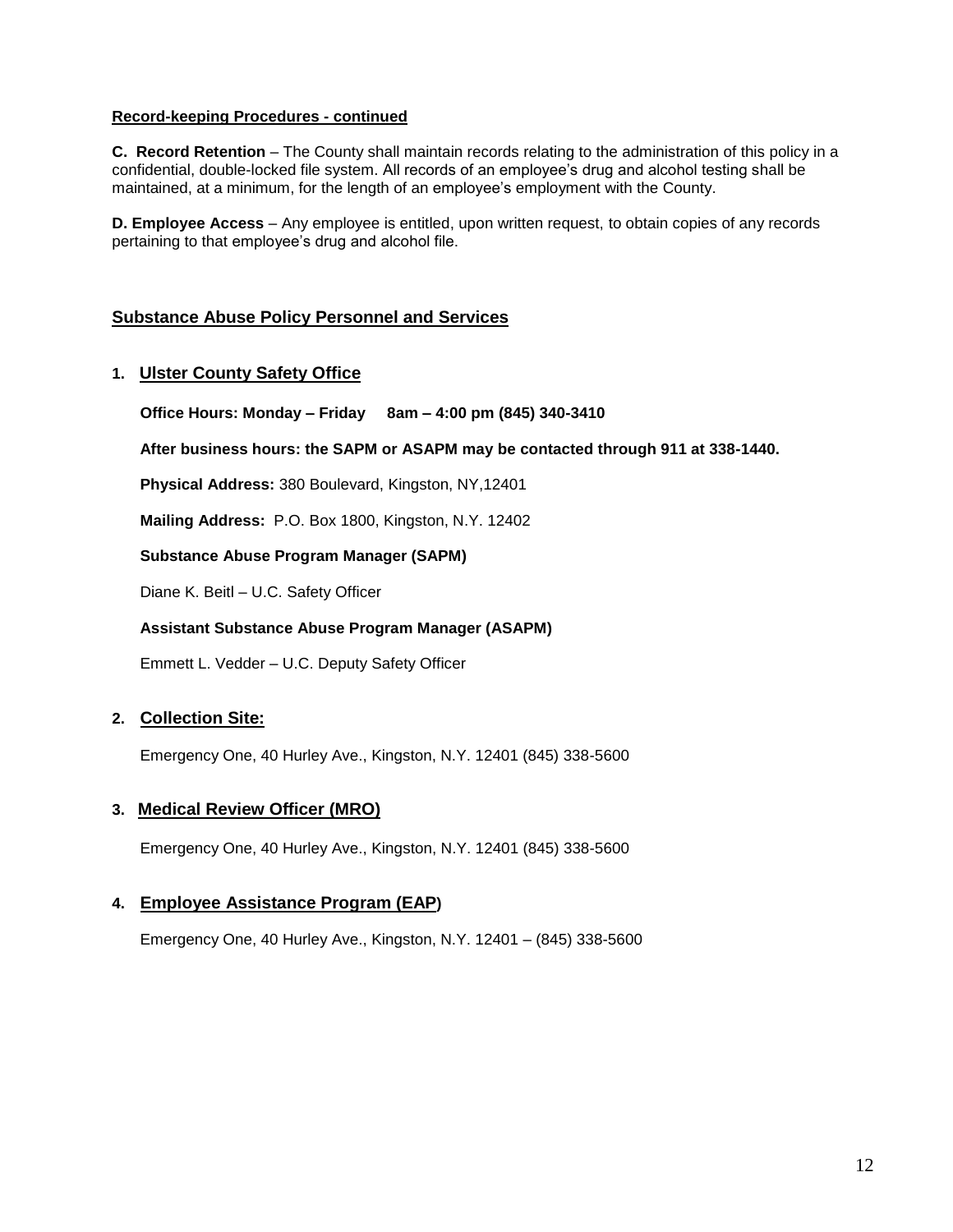### **Appendix A**

# **EMPLOYEE RECEIPT of ULSTER COUNTY'S SUBSTANCE ABUSE POLICY**

**Return this completed form to the Substance Abuse Program Manager or the Assistant Substance Abuse Program Manager.**

**Print Employee Name:**

I have received and will read the Ulster County Substance Abuse Policy. I understand that I will be held responsible for the content of this Policy and I agree to abide by the Policy. If I need any clarification or if I have any questions regarding the content of this Policy, I will address them with the Substance Abuse Program Manager or the Assistant Substance Abuse Program Manager.

I understand that a violation of this Policy may be grounds for immediate termination of my employment.

| Employee Name (please print): |  |
|-------------------------------|--|
| <b>Employee Signature:</b>    |  |
| Date Signed:                  |  |
| Witnessed by:                 |  |

# JCDPW - Non-Union Mgmt.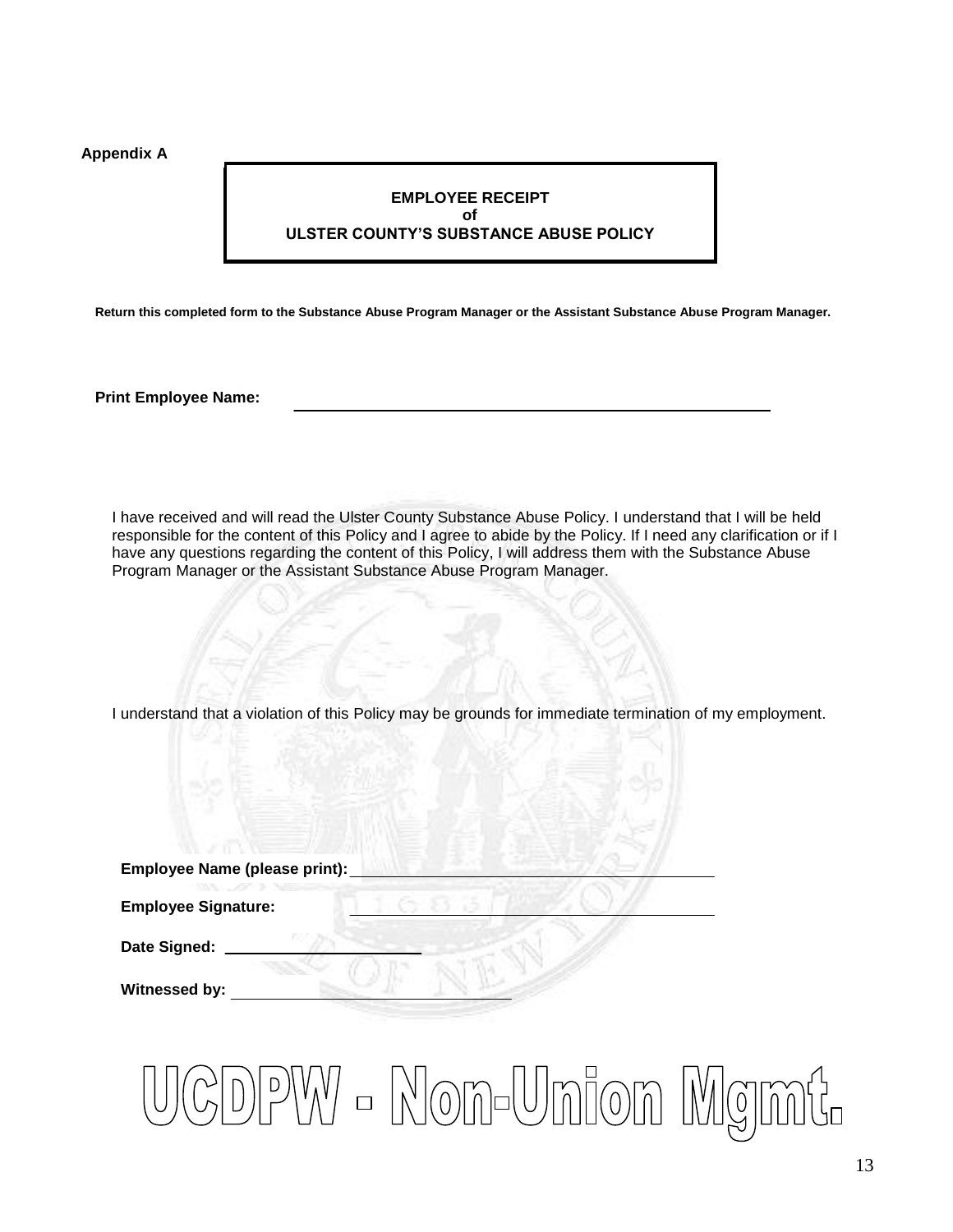| <b>Employee Name:</b> | Social Security #:                                                                                                                                                                            |                                        |
|-----------------------|-----------------------------------------------------------------------------------------------------------------------------------------------------------------------------------------------|----------------------------------------|
|                       |                                                                                                                                                                                               | Day / Time of Incident or Observation: |
|                       | <b>REASONABLE SUSPICION - SUPERVISOR'S OBSERVATION</b><br>Complete this checklist when you have reasonable suspicion that an employee is under the influence of a prohibited drug or alcohol. |                                        |

| <b>Immediate Supervisor:</b> | Telephone: |
|------------------------------|------------|
|                              |            |
| <b>Senior Supervisor:</b>    | Telephone: |
|                              |            |
|                              |            |

Check those behaviors and symptoms that led to your decision to request a drug or alcohol test. Check any category and circle the appropriate symptom(s).

| <b>Nature of Incident / Cause for Suspicion</b>                                                                                                                                               | <b>Behavioral Indicators Noted</b>                                                                                                                            |
|-----------------------------------------------------------------------------------------------------------------------------------------------------------------------------------------------|---------------------------------------------------------------------------------------------------------------------------------------------------------------|
| 1. Illicit Behavior (observed) or (reported) possession, use,<br>transaction or "under the influence" behavior of a prohibited<br>substance.                                                  | 1. Speech Behavior (verbally abusive), (rambling and<br>nonsensical). Specify:                                                                                |
| 2. Under Influence (observed) or (reported) apparent<br>"under the influence" behavior.                                                                                                       | 2. Physical Behavior (extreme aggressiveness) (agitation)<br>(physical abusiveness). Specify:                                                                 |
| 3. Erratic Behavior (observed) or (reported) abnormal or<br>erratic behavior.                                                                                                                 | 3. Attitude (withdrawn) (depressed) (tearful) (secretive)<br>(unresponsive). Specify:                                                                         |
| 4. Other (e.g., flagrant violation of safety or serious<br>misconduct, accident or "near miss" fighting or<br>argumentative abusive language, unauthorized absence<br>from the job). Specify: | 4. Other Erratic or inappropriate behavior (e.g.,<br>hallucinating, disoriented, excessive euphoria,<br>talkativeness, confused, frequent absences). Specify: |

| <b>Physical Signs or Symptoms</b>                                        |                                                                                   |  |  |  |
|--------------------------------------------------------------------------|-----------------------------------------------------------------------------------|--|--|--|
| 1. Eyes (red) (pupils dilated) (pupils constricted).                     | 6. Physical Control (gait unsteady) (poor coordination)<br>(tremors) (twitching). |  |  |  |
| 2. Nose (runny) (sores in or on nostrils) (red and inflamed).            | 7. Muscle Tone (rigid) (shakes and tremors) (limp).                               |  |  |  |
| 3. Skin (flushed and sweating) (pale) (blood spots and<br>needle marks). | 8. Speech (rapid) (slurred).                                                      |  |  |  |
| 4. Breath (odor of alcohol) (solvents) (marijuana).                      | 9. Mental State (confusion) (hyperactive) (lackadaisical).                        |  |  |  |
| 5. Breathing Rate (rapid) (shallow)                                      | 10. Other Please specify:                                                         |  |  |  |
|                                                                          | $AIO$ TEDM INDICATOD CUECK LICT $(Ciala)$ what applical                           |  |  |  |

# **LONG TERM INDICATOR CHECK LIST** (Circle what applies)

#### **Quality and Quantity of Work**

- 
- 
- 

- 孝 Clear refusal to do assigned tasks<br>\* Significant increase in errors<br>\* Repeated errors in spite of increased guidance<br>\* Reduced quantity of work<br>\* Inconsistent, "up and down" quality and quantity of work<br>\* Pehavior that
- More than usual supervision necessary
- Frequent, unsupported explanations for poor work performance Noticeable change in written or verbal communication Other (please specify):
- 
-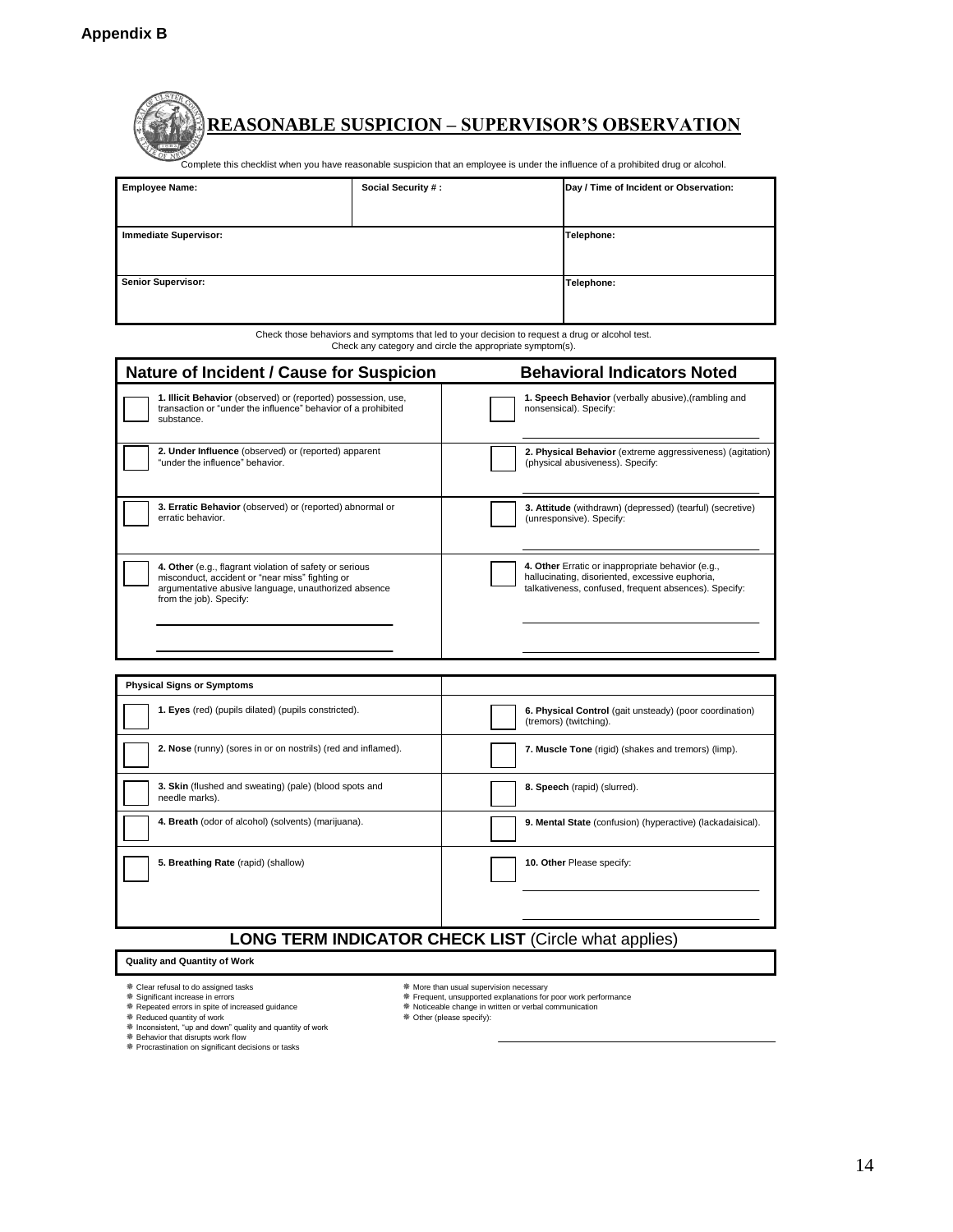# **Continued - LONG TERM INDICATOR CHECK LIST** (Circle what applies)

#### **Interpersonal Work Relationships**

- Significant changes in relationships with co-workers, supervisors. Major change in physical health
- 
- Concerns about sexual behavior or sexual harassment
- Frequent or intense arguments Verbal abusiveness
- 
- Physical abusiveness Passive-aggressive attitude or behavior, doing things "behind your back"

#### **General Job Performance**

- Excessive number of unauthorized absences in last 12 months
- Excessive authorized absences in last 12 months
- Excessive used of sick leave in last 12 months Frequent Monday / Friday absence or other patterns Excessive "extensions" of breaks or lunches
- 
- Frequently left work early
- 
- Increased concern about, or actual incidents of, safety offenses involving
- the employee

**※ Intentional avoidance of supervisor**  Expressions of frustration or discontent Change in frequency or nature of complaints Cynical "distrustful of human nature" comments Unusual sensitivity to advice or critique of work Unpredictable response to supervision Persistently withdrawn or less involved with people

- 
- 
- 

**Personal Matters**

- Changes in or unusual personal appearances (dress, hygiene) Changes in or unusual speech (incoherent, stuttering, loud)
- 
- Changes in or unusual topics of conversation Changes in or unusual facial expressions
- Concerns about sexual behavior or sexual harassment
- 
- Demanding, rigid, inflexible Increasingly irritable or tearful
- Excessive fatigue Frequent colds, flu, or other illness
- 
- 
- Major change in physical health Temper tantrums or angry outbursts Persistently boisterous or rambunctious
- Experienced or caused job accidents Major change in duties or responsibilities
- Interfered with or ignored established procedures Inability to follow through on job performance
- Unpredictable or out-of-context displays of emotion or fears
- Lack appropriate caution Secretive or furtive
- Makes unreliable or false statements
- Unrealistic self-appraisal or grandiose statements
- Engages in detailed discussions about death, suicide, or harming someone
- 
- 举 Has personal relationship problems<br>举 Has received professional assistance for emotional or physical problems
- Makes unfounded accusations toward others; i.e.; has feelings of persecution \* mance amounted acceduring to factivity – significantly reduced or increased ★ Changes in or unusual level of activity – significantly reduced or increased
- 
- **WRITTEN SUMMARY**

Please summarize the facts and circumstances of the incident, employee response, supervisor actions taken, and any other pertinent information not previously noted. Please note the date, time, and location of reasonable cause testing or note if employee refused the test. Attach additional sheets as needed.

| Witness Signatures (If Applicable) |             |            |             |  |
|------------------------------------|-------------|------------|-------------|--|
| Witness 1:                         | Date / Time | Witness 2: | Date / Time |  |
|                                    |             |            |             |  |

| Signature of Immediate Supervisor | Date / Time | Signature of Next Supervisor in Line | Date / Time |
|-----------------------------------|-------------|--------------------------------------|-------------|
|                                   |             |                                      |             |
|                                   |             |                                      |             |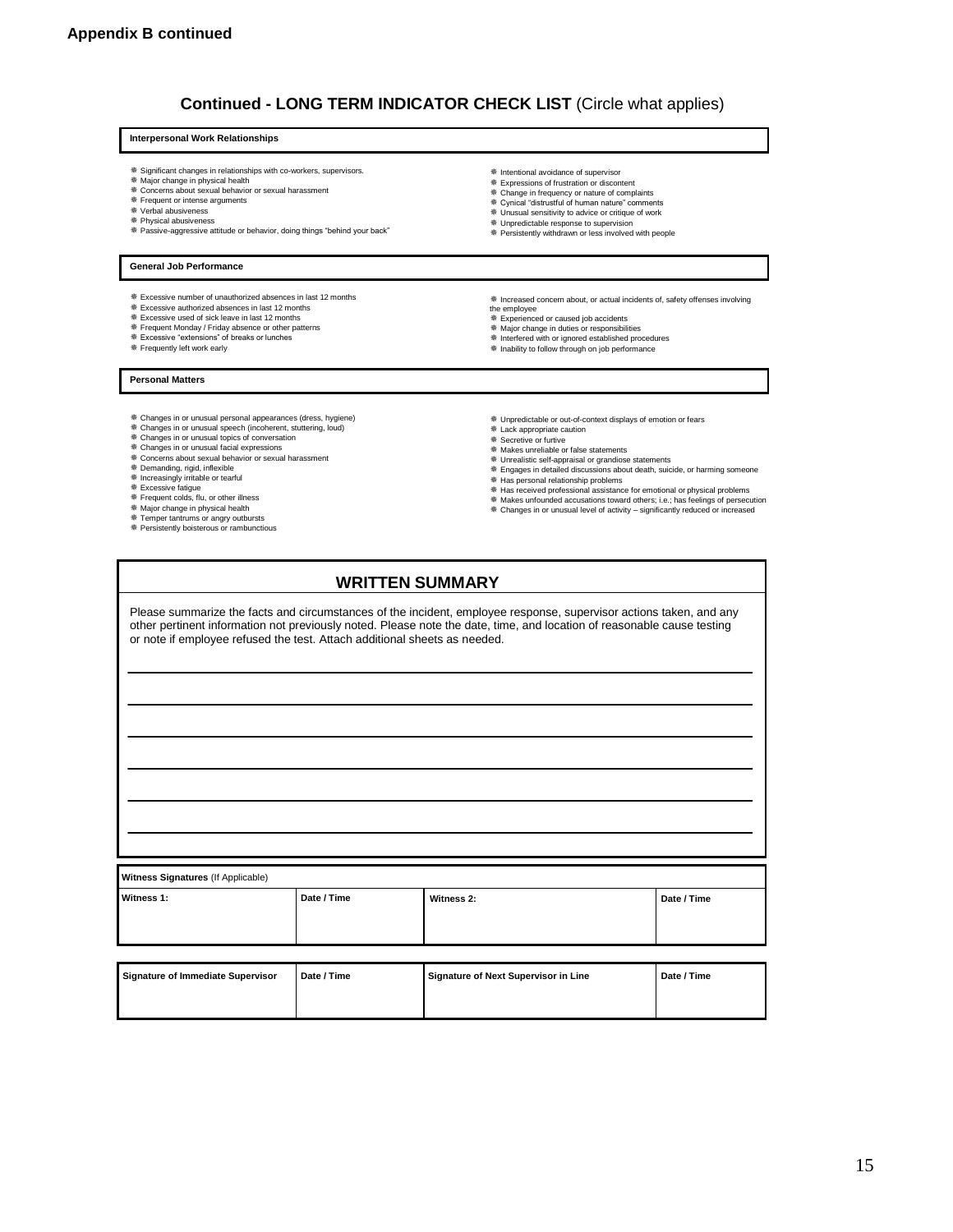# **Appendix C**

#### **MEMORANDUM OF AGREEMENT Between COUNTY OF ULSTER and the CIVIL SERVICE EMPLOYEES ASSOCIATION, INC. LOCAL 1000, AFSCME, AFL-CIO**

The County of Ulster, hereinafter referred to as the "Employer", and Civil Service Employees Association, Inc., Local 1000, AFSCME, AFL-CIO for Ulster County Unit #8950, hereinafter referred to as the "Union" are parties to a collective bargaining agreement. In accordance with Section 204 of the New York State Public Employee's Fair Employment Act, the parties hereby agree to the following alcohol and drug testing procedure:

# **ALCOHOL AND DRUG TESTING PROCEDURE**

# Section 1. Regulations

1.1 All Alcohol and Drug Testing Procedures shall be conducted pursuant to Federal Regulations Title 49 CFR Part 40. The Employer shall additionally comply with Title 49 CFR Part 382 of Department of Transportation Federal Highway Administration in regards to all Employees requiring a "CDL" (Commercial Drivers License) in the performance of their duties.

#### Section 2. Notice Requirements

- 2.1 Employer's Policy: The employer shall promulgate a policy on the misuse of alcohol and use of prohibited drugs and shall provide a copy of the policy and procedures to each covered employee and the union. The term "prohibited drugs," means amphetamines, cocaine, ectasy, heroin, marijuana, opiates, and phencyclidine. At a minimum, the policy shall include detailed provisions on alcohol concentration, alcohol possession, on-duty use of alcohol, pre-duty use of alcohol, use of alcohol following an accident, drug use, drug testing, and refusal to submit to a required alcohol or drug test.
- 2.2 Alcohol and Drug information: The Employer shall explain the requirements of the program. At a minimum, the topics shall include detailed information regarding, but not limited to:
	- 1) The employees subject to the procedures and regulations of the policy.
	- 2) The conduct that is prohibited by the employees covered by the policy.
	- 3) The circumstances under which an employee shall be tested.
	- 4) The period of the workday an employee is required to be in compliance with the policy and regulations of the policy.
	- 5) The requirement that an employee submits to alcohol and controlled drug testing.
	- 6) An explanation of what constitutes a "refusal to submit" to an alcohol or controlled drug test and the attendant consequences.
	- 7) When the employee shall be removed from duty under the provisions of the policy.
	- 8) The provisions of treatment in regards to referral, evaluation, and treatment.
	- 9) The consequences of a confirmed positive alcohol or drug test.
	- 10) The procedure of testing for drugs and alcohol.
	- 11) The procedure to protect the employee and the integrity and validity of the test.
	- 12) The person(s) designated by the employer to be contacted for questions and / or additional information.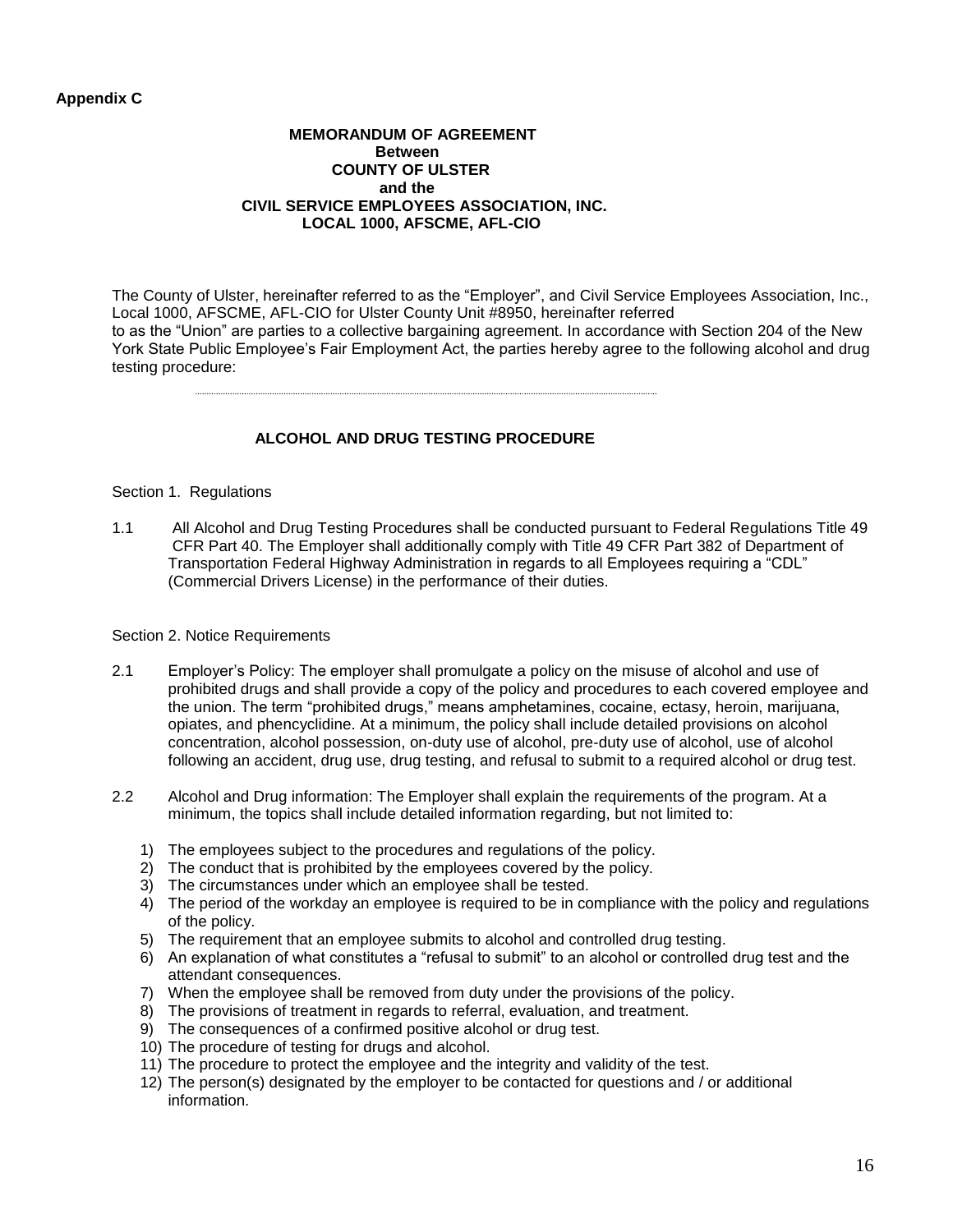#### Section 2 Notice Requirements – continued

- 2.3 Required Tests: The Employer shall provide a detailed description of alcohol and drug testing requirements to each covered employee which explains the requirements as they pertain to preemployment testing, random, post-accident, reasonable cause / suspicion, return-to-duty and follow-up testing.
- 2.4 Requirement for Notice: The Employer shall notify the employee covered by the policy that the alcohol or drug test is required under the policy regulations.

#### Section 3. Testing Procedures

3.1 Tests for Alcohol:

3.1.1 Tests for alcohol shall only be conducted by a breath alcohol technician using an evidential breath-testing device.

3.1.2 The supervisor of an employee who is to be tested shall not administer the test.

3.1.3 An employee shall be paid for all time pertaining to an alcohol test including providing a breath sample and travel time to and from the test site. Such time shall be considered as time worked for the purpose of computing overtime and employee benefits.

3.1.4 Each alcohol test shall be reviewed by the Substance Abuse Program Manager (SAPM), or Assistant Substance Abuse Program Manager (ASAPM) to ensure compliance with all procedures set forth in this MOA as well as all Agency regulations, including the validity of the test. Any employee adversely affected by an invalid test will be made whole for all losses by the Employer.

3.2 Test for Prohibited Drugs:

3.2.1 Tests for prohibited drugs shall be conducted only by urinalysis and shall be performed only by the U.S. Department of Health and Human Services certified laboratories.

3.2.2 A specimen may be tested only for amphetamines, cocaine, marijuana, opiates, and phencyclidine. A specimen may not be used to conduct any other analysis or test.

3.2.3 If the test result of the primary specimen is positive, the employee may request that the Medical Review Officer (MRO) direct that the split specimen be re-tested within 72 hours of notification by the MRO, and if the second test is negative, the Employer will pay the cost of the second test.

3.2.4 Visual observation of urination shall be required under the requirements of Title 49 CFR Part 40. When visual observation is required, the observer shall be of the same gender as the employee being tested.

3.2.5 The employee shall be permitted to be present to observe the sealing and tagging of the specimen containers.

3.2.6 An employee shall be paid for all time pertaining to a drug test including providing a urine sample and travel time to and from the collection site. Such time shall be considered as time worked for the purpose of calculating overtime and employee benefits.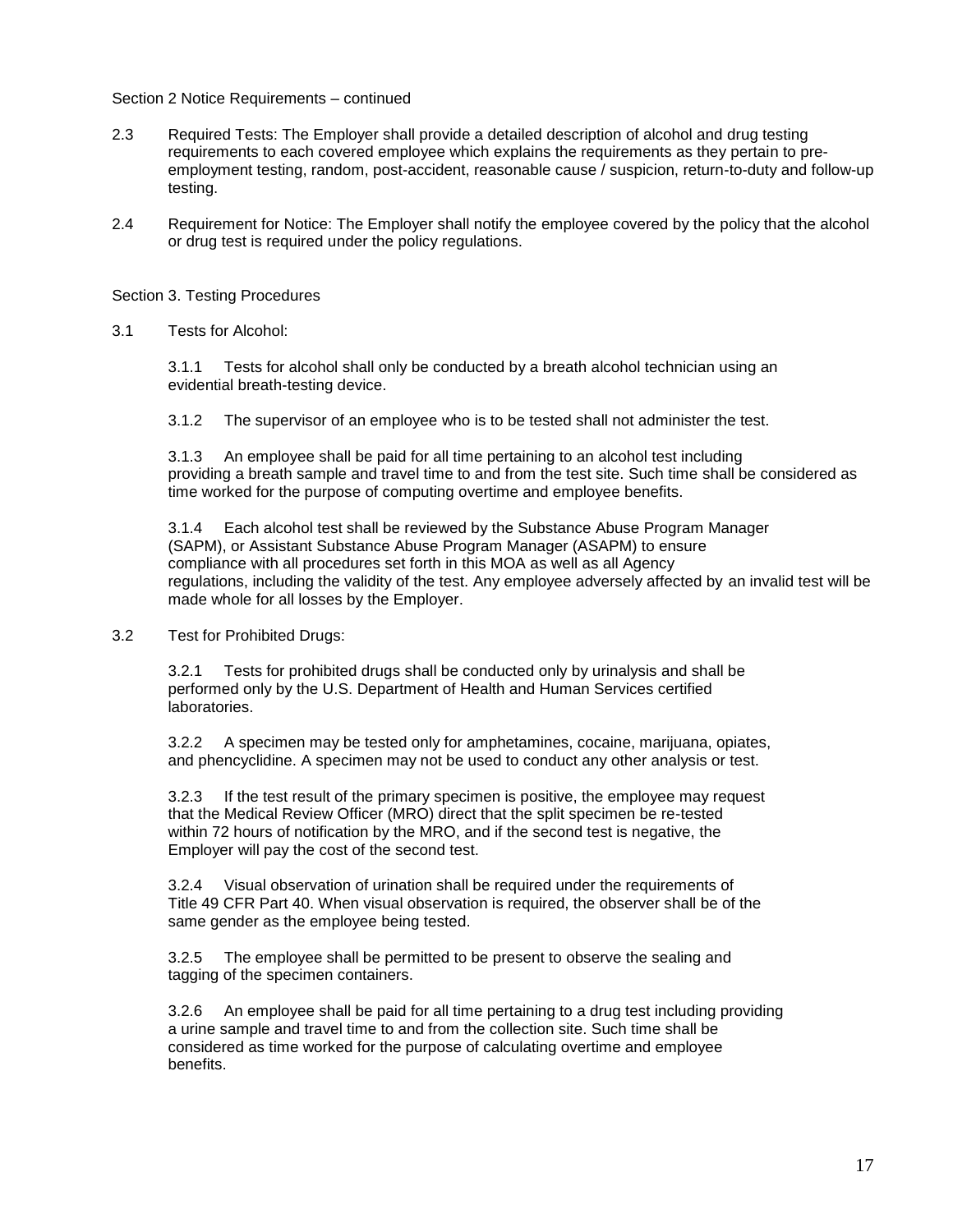Section 3 Test for Prohibited Drugs: continued

3.2.7 Each drug test shall be reviewed by the Substance Abuse Program Manager (SAPM), or Assistant Substance Abuse Program Manager (ASAPM) to ensure compliance with all procedures set forth in this MOA as well as all Agency regulations, including the validity of the test. Any employee adversely affected by an invalid test will be made whole for all losses by the employer.

Section 4 Random Testing

- 4.1 Random Alcohol Tests: The Employer shall test 10% (ten percent) of the pool of covered employees spread reasonably over a 12-month period. The rate will be reviewed annually and may be adjusted after review of the rate of positive tests.
- 4.2 Random Drug Tests: The Employer shall test 50% (fifty percent) of the pool of covered employees spread reasonably over a 12-month period. The rate will be reviewed annually and may be adjusted after review of the rate of positive tests.
- 4.3 Selection of Employees: The Employer shall select employees for testing only through a computer based random number generator utilizing an appropriate employee identification number. Lists for random testing must be generated by an independent agency.

Section 5 Reasonable Cause / Suspicion Testing

- 5.1 Determination of Reasonable Cause / Suspicion Testing: The decision to test must be based on a reasonable and articulate belief that the employee is demonstrating signs and symptoms of prohibited drug and / or alcohol use as a result of specific, contemporaneous physical, behavioral or performance indicators. Supervisors shall utilize a Reasonable Cause / Suspicion Testing form available through the Ulster County Safety Office, which documents witnesses (if any), behavior, appearance, and other indicators that would cause testing. When a reasonable cause / suspicion test is required, the employee shall be given a reasonable opportunity to contact counsel or a Union representative, as long as such attempts do not result in undue delay in the testing process. Reasonable efforts shall be made, without delaying the testing process, to assist the employee in contacting legal counsel or a union representative, if requested by the employee.
- 5.2 Reasonable Cause / Suspicion Training for Supervisors: Supervisors who utilize reasonable cause / suspicion testing shall receive two (2) hours of formal training every three (3) years on the physical, behavioral, speech and performance indicators of probable misuse of alcohol or use of prohibited drugs. Such training must be completed before the supervisor can require an employee to undergo a test.

#### Section 6 Post-Accident Testing

6.1 If alcohol testing is not performed within two (2) hours of the time of the accident, documentation shall be on file with the SAPM or ASAPM of reasons the test was not completed. If the employee has not been tested within eight (8) hours of the time of accident, all testing for alcohol shall cease. Urine collection for drug testing shall occur within 32 hours of the time of the accident.

# Section 7 Call-in Procedure

7.1 In the event an employee is called for overtime, the employee will have opportunity to acknowledge unavailability for work.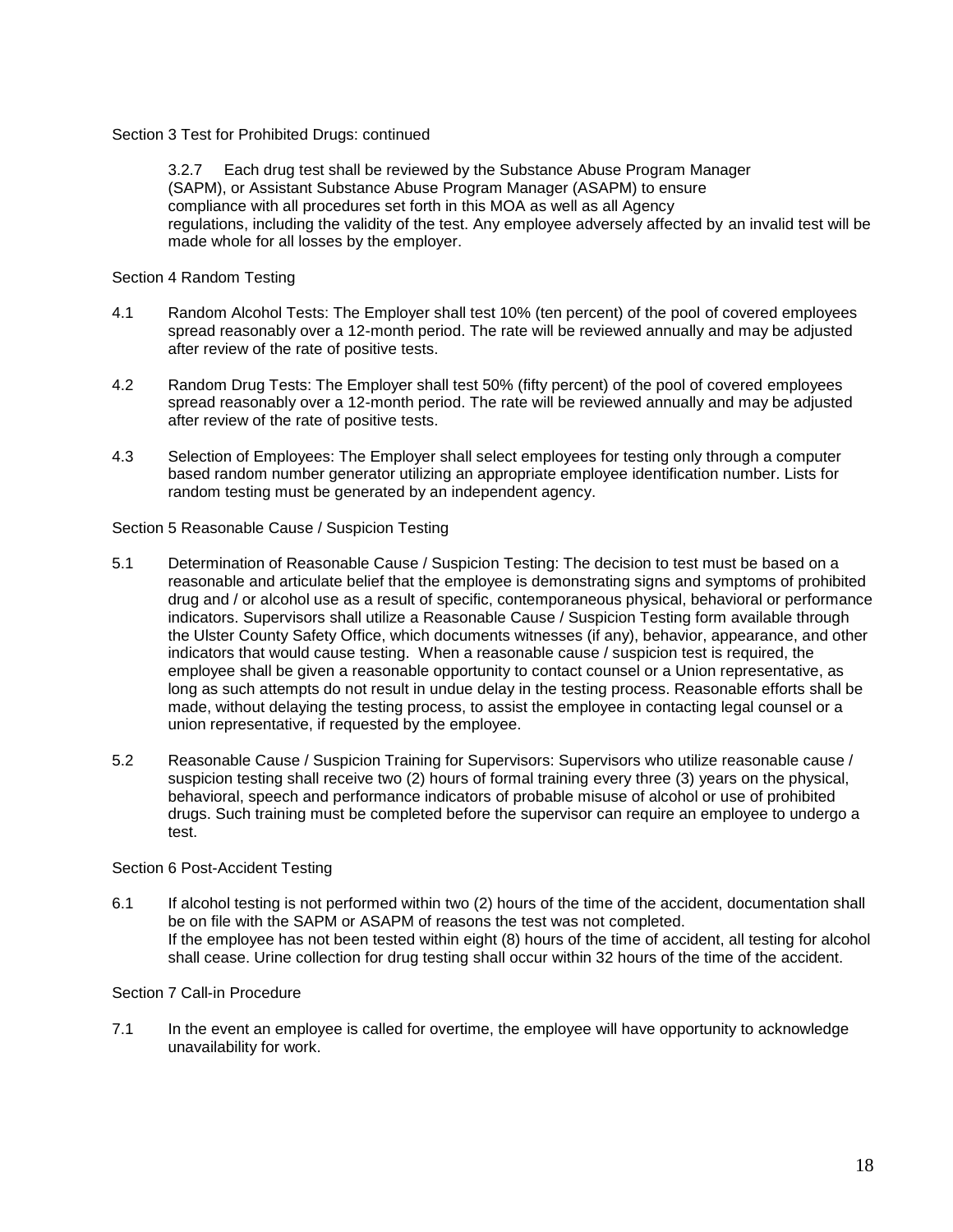Section 8 Consequences of a Positive Test

- 8.1 When an employee tests positive for drugs, the MRO will contact the said employee. If, after a good faith effort, the MRO cannot locate or contact the employee to come for a private discussion, the MRO will contact the SAPM or ASAPM to notify them of the employee with the positive test result.
- 8.2 An employee who tests positive for prohibited drugs or tests positive for alcohol with a level of 0.04 or greater will incur a 30 day suspension without pay. The employee may not use their accrued leave time to substitute for suspensions without pay. An employee who tests positive is required to contact a SAP through the Employee Assistance Program for evaluation and treatment. For any employee who fails to contact the Employee Assistance Program within 48 hours, the Employer will seek to terminate the employee pursuant to Section 75 of the New York State Civil Service Law (NYSCSL).
- 8.3 An employee who has tested positive for alcohol at a level of 0.02 or between 0.02 and 0.04 will incur the following penalties:
	- 1)  $1<sup>st</sup>$  occasion 5 day suspension without pay (no treatment plan required)
	- $2)$   $2<sup>nd</sup>$  occasion 10 day suspension without pay (no treatment plan required)
	- $3)$  3<sup>rd</sup> occasion 15 day suspension without pay (no treatment plan required)
		- $4)$   $4<sup>th</sup>$  occasion 30 day suspension without pay (referral to EAP required)
- 8.4 For any employee who does not contact the Employee Assistance Program within 48 hours, the Employer will seek to terminate the employee pursuant to Section 75 of the New York State Civil Service Law (NYSCSL).
- 8.5 After two occasions of a positive test for drugs or alcohol at a level of 0.04 or greater, the Employer will seek to terminate the employee pursuant to Section 75 of the New York State Civil Service Law (NYSCSL).

Section 9 Referral, Evaluation and Treatment

- 9.1 Designation of Substance Abuse Professional (SAP) The SAP shall be a licensed physician (Medical Doctor or Doctor of Osteopathy), or a licensed or certified psychologist, social worker, or employee assistance professional with knowledge of and clinical experience in the diagnosis and treatment of drug and alcohol related disorders or an addiction counselor certified by the National Association of Alcoholism and Drug Abuse Counselors Certification Commission.
- 9.2 Employee Assistance Program (EAP) The Employer shall make available and adequately fund an Employee Assistance Program capable of evaluating and resolving problems associated with the misuses of alcohol and the use of prohibited drugs.
- 9.3 Rehabilitation Program The Employer shall make available a rehabilitation program through established health insurance programs. If such a program is not available through the employee's insurance, the Employer shall cover the costs of a rehabilitation program comparable to that provided through the New York State Health Insurance Program. The employee shall be responsible for any additional costs associated with any treatment program in which the employee participates.
- 9.4 Any costs involving the use of a SAP under the regulations shall be borne by the employee's health insurance.
- 9.5 Leave of Absence A leave of absence beyond the punitive period of the 30 day suspension will be allowed for treatment on an in-patient or out-patient basis. While on a leave of absence, the employee may use accumulated sick leave credit, vacation leave credits, holidays and other accrued leave time up to the limits set forth in the Collective Bargaining Agreement or other applicable laws, rules or regulations, including any discretionary leave rights. Otherwise, the leave of absence shall be without pay. Nothing herein shall be construed to diminish any rights, which may apply under the Americans with Disabilities Act, Family Medical Leave Act, or other relevant laws.